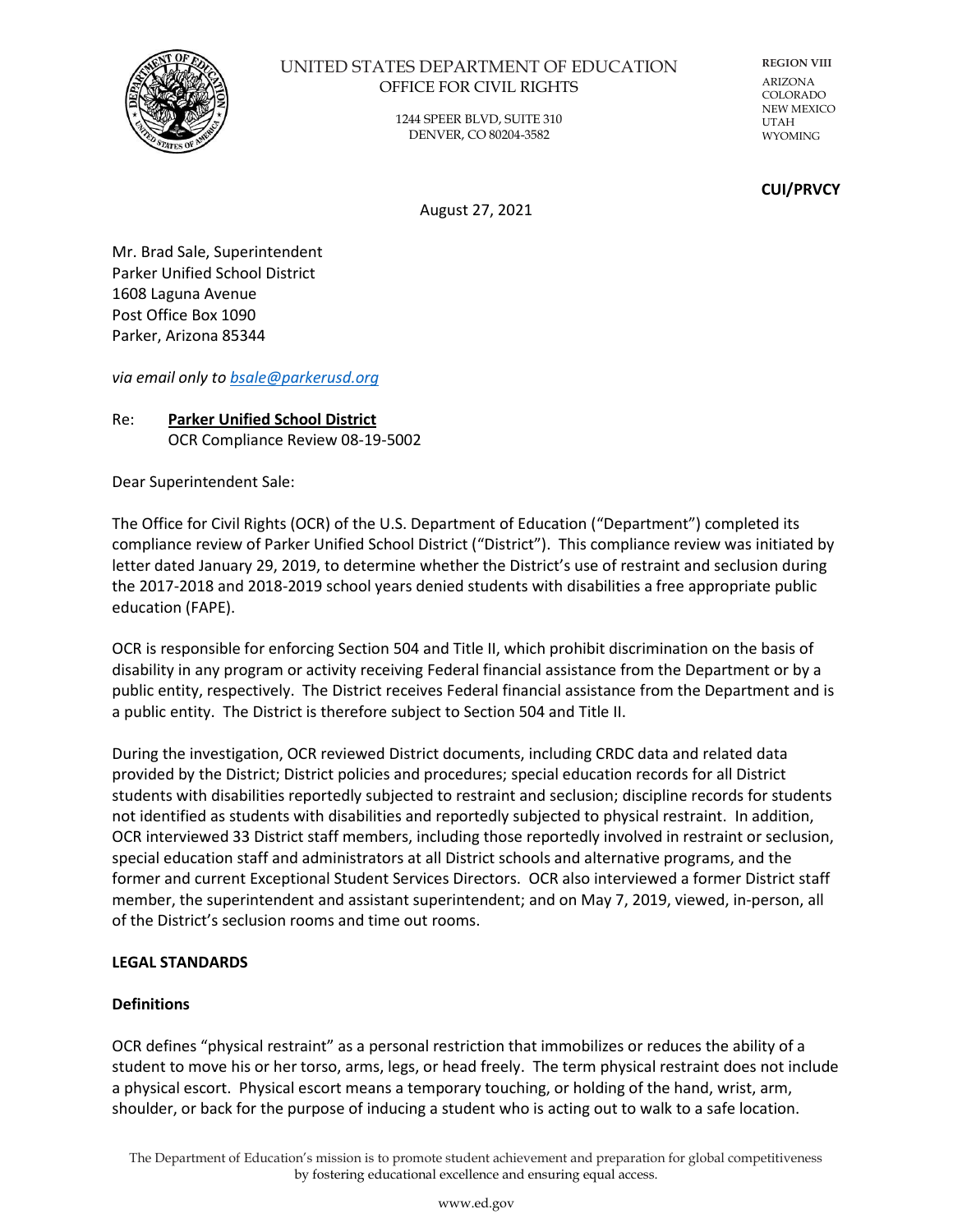OCR defines "mechanical restraint" as the use of any device or equipment to restrict a student's freedom of movement. The term does not include devices implemented by trained school personnel or used by a student that have been prescribed by an appropriate medical or related services professional and are used for the specific and approved purposes for which such devices were designed. $1$ 

OCR defines "seclusion" as the involuntary confinement of a student alone in a room or area from which the student is physically prevented from leaving. The term does not include a timeout, which is a behavior management technique that is part of an approved program involving monitored separation of the student in a non-locked setting and is implemented for the purpose of calming.

### **Section 504 and Title II**

The Section 504 regulation, at 34 C.F.R. § 104.33, requires school districts to provide a FAPE to all students with disabilities in their jurisdictions, regardless of the nature or severity of the disability. An appropriate education is defined as regular or special education and related aids and services that are designed to meet the individual needs of students with disabilities as adequately as the needs of students without disabilities are met and are based on adherence to procedures that satisfy the requirements of 34 C.F.R. §§ 104.34-36. Implementation of an individualized education program (IEP) developed in accordance with the Individuals with Disabilities Education Act (IDEA) is one means of meeting these requirements.

The Section 504 regulation, at 34 C.F.R. § 104.35(a), provides that a school district shall conduct an evaluation of any person who, because of disability, needs or is believed to need special education or related services before taking any action with respect to the initial placement of the person in regular or special education and any subsequent significant change in placement. The regulation, at 34 C.F.R. § 104.35(b), provides that a district shall establish standards and procedures for the evaluation and placement of persons who, because of disability, need or are believed to need special education or related services.<sup>2</sup>

Moreover, the Section 504 regulation, at 34 C.F.R. § 104.35(c), provides that in interpreting evaluation data and in making placement decisions, a school district shall: (1) draw upon information from a variety of sources, including physical condition and adaptive behavior;<sup>3</sup> (2) establish procedures to ensure that information obtained from all such sources is documented and carefully considered; (3) ensure that the placement decision is made by a group of persons, including persons knowledgeable

 $<sup>1</sup>$  Examples of specific and approved purposes include: adaptive devices or mechanical supports used to achieve proper body</sup> position, balance, or alignment to allow greater freedom of mobility than would be possible without the use of such devices or mechanical supports; vehicle safety restraints when used as intended during the transport of a student in a moving vehicle; restraints for medical immobilization; or orthopedically prescribed devices that permit a student to participate in activities without risk of harm.

 $^2$  The procedures must ensure that: (1) tests and other evaluation materials have been validated for the specific purpose for which they are used and are administered by trained personnel in conformance with the instructions provided by their producer; (2) tests and other evaluation materials include those tailored to assess specific areas of educational need and not merely those which are designed to provide a single general intelligence quotient; and (3) tests are selected and administered so as best to ensure that, when a test is administered to a student with impaired sensory, manual, or speaking skills, the test results accurately reflect the student's aptitude or achievement level or whatever other factor the test purports to measure, rather than reflecting the student's impaired sensory, manual, or speaking skills (except where those skills are the factors that the test purports to measure). 34 C.F.R. § 104.35(b)(1)-(3).

 $3$  The regulation, at 34 C.F.R. § 104.35(c)(1), also lists the following possible sources: aptitude and achievement tests, teacher recommendations, and social or cultural background.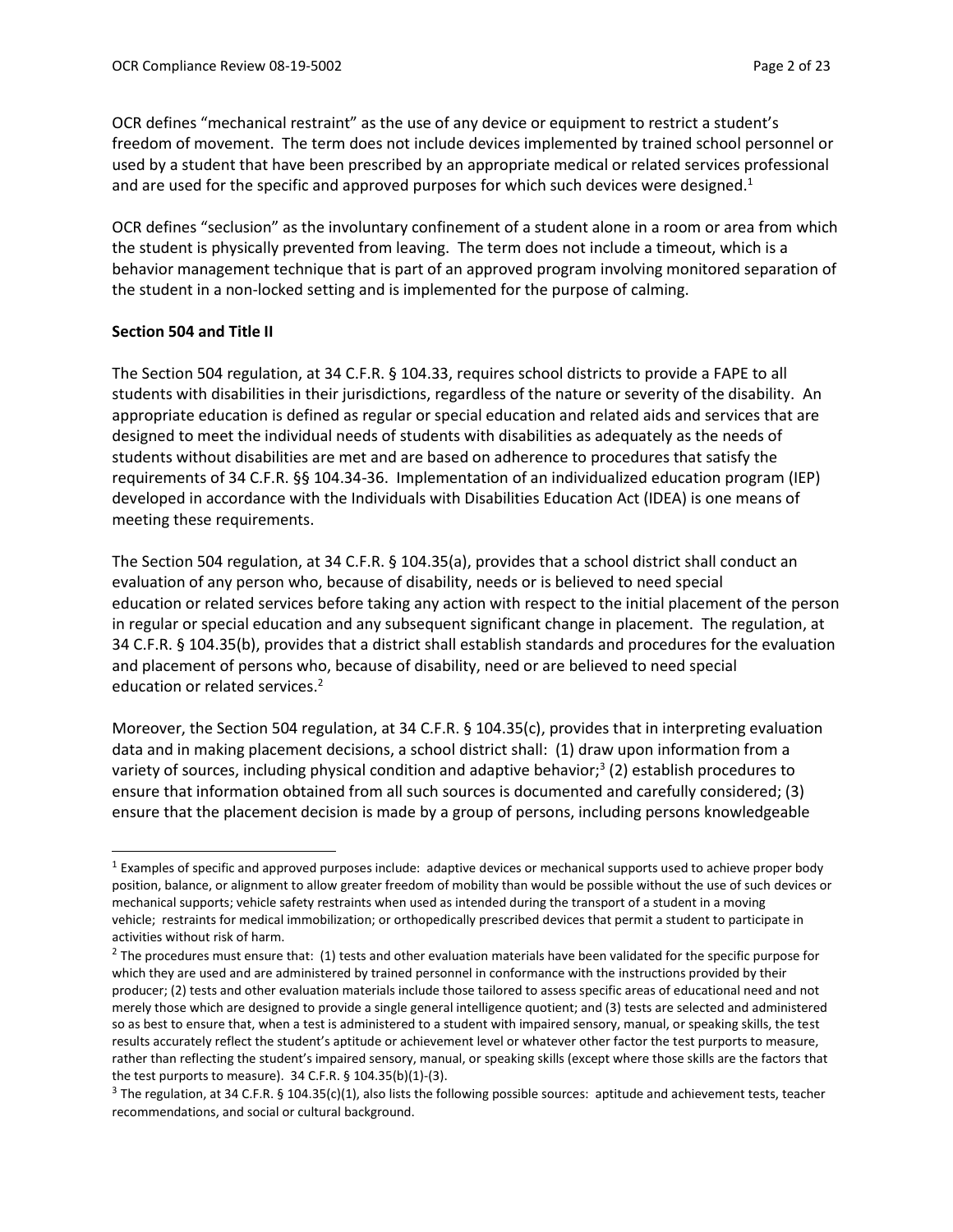about the child, the meaning of the evaluation data, and the placement options; and (4) ensure that the placement decision is made in conformity with 34 C.F.R. § 104.34, which requires placement in the regular educational environment to the maximum extent appropriate.

When a student exhibits behavior that interferes with the student's education or the education of other students in a manner that would reasonably cause a teacher or other school personnel to suspect that the student has a disability, as defined under Section 504, the school district must evaluate the student to determine if the student has a disability and needs special education or related services because of that disability. For a student who has already been identified as a student with a disability, a school's repeated use of restraint or seclusion may suggest that the student's current array of regular or special education and related aids and services is not sufficient to provide FAPE and the school must reevaluate prior to any significant change in placement.

Generally, because Title II provides no less protection than Section 504, violations of Section 504 also constitute violations of Title II.<sup>4</sup>

### **FACTS**

The District is located in Arizona, has five schools and two alternative programs serving 1,904 students. See Figure 1.

|       | Figure 1: Grades served and total student populations at each District school and program (as of April 4, |  |
|-------|-----------------------------------------------------------------------------------------------------------|--|
| 2019) |                                                                                                           |  |

| <b>Name</b>                                | <b>Grades Served</b> | <b>Total Student Population</b> |
|--------------------------------------------|----------------------|---------------------------------|
| Blake Primary School ("Blake")             | Preschool-2          | 395                             |
| Wallace Elementary School ("Wallace ES")   | $3 - 5$              | 381                             |
| Le Pera Elementary School ("Le Pera")      | $K - 8$              | 235                             |
| Wallace Junior High School ("Wallace JHS") | $6 - 8$              | 369                             |
| ABLE Program ("ABLE") <sup>5</sup>         | $6 - 8$              | Up to 20                        |
| Parker High School ("Parker HS")           | $9 - 12$             | 485                             |
| Parker Alternative ("Ombudsman")           | $9 - 12$             | 39                              |

According to the District, it was serving 356 students with disabilities, or 18.7 percent of the total student population. Blake had a significantly higher percentage of students with disabilities than other District schools: 36 of the 37 students in Blake's pre-school program were identified as students with disabilities and Blake had two self-contained classrooms for students with disabilities, whereas Wallace ES had one and Le Pera did not have any. According to Le Pera's principal and special education teacher, Le Pera students who needed a self-contained special education setting were assigned to Blake or Wallace ES. ABLE (Alternative Behavior Learning Environment) is a behavioral management program serving grade 6 through 8, including students with disabilities. Although ABLE receives students from Le Pera, District staff considered ABLE as an extension of Wallace JHS, though it also received students from Le Pera.

See Figure 2.

<sup>4</sup> 28 C.F.R. § 35.103.

<sup>5</sup> ABLE is administered by the District. The District reports data about students in ABLE, including student population data, with each student's base or sending school – *i.e.*, Le Pera or Wallace JHS.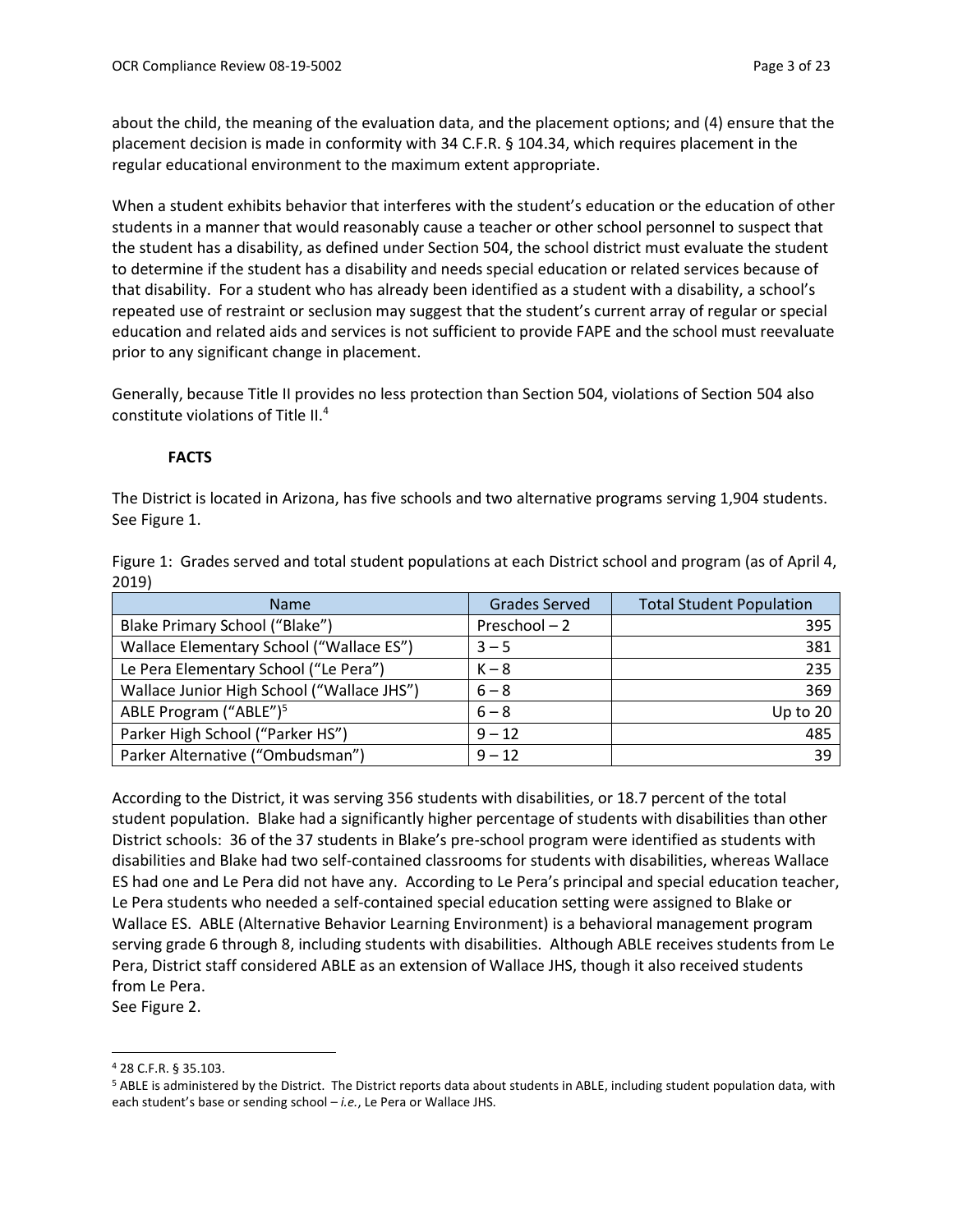|                                                   | <b>Blake</b> | <b>Wallace</b><br>ES. | Le Pera | Wallace<br><b>JHS</b> | Parker<br><b>HS</b> | Ombudsman |
|---------------------------------------------------|--------------|-----------------------|---------|-----------------------|---------------------|-----------|
| <b>Students</b><br>with<br><b>Disabilities</b>    | 115          | 73                    | 37      | 59                    | 72                  | 0         |
| <b>Students</b><br>without<br><b>Disabilities</b> | 280          | 308                   | 198     | 310                   | 413                 | 39        |
| <b>Total</b><br><b>Students</b>                   | 395          | 381                   | 235     | 369                   | 485                 | 39        |
| % Students<br>with<br><b>Disabilities</b>         | 29.1         | 19.2                  | 15.7    | 16.0                  | 14.8                | 0.0       |

Figure 2: Student populations at each District school and program (as of April 4, 2019)<sup>6</sup>

As seen in Figure 2, the District did not have students with disabilities attend Ombudsman in the 2018- 2019 school year. As discussed later in this letter, this was because the District had a practice that required parents<sup>7</sup> of students with disabilities to revoke Section 504 Plan and IEP services before enrolling at Ombudsman.

### **Restraint and Seclusion Recordkeeping and Reporting**

OCR's investigation revealed that although the District's policies correctly define physical restraint<sup>8</sup> and seclusion as discussed immediately below, the District did not consistently collect accurate and detailed information about restraint and seclusion.<sup>9</sup> As became evident during interviews, District staff, including the XXXX, were not knowledgeable about the District's definition of restraint, and how it differs from escorts or safety restraints. Similarly, the XXXX and other District staff were not knowledgeable about the District's definition of seclusion and how it differs from time-outs.

For example, the District's data response listed eight students who experienced one instance of seclusion each during the 2017-2018 school year. In the same data response, the District annotated that while staff initially recorded the incidents as a "seclusion," none met the definition of a seclusion. During OCR interviews, all District staff stated that any such instances marked as seclusions were removals to other spaces with staff supervision. However, the District did not maintain records of when the eight reported seclusions occurred, how long each student was secluded, and what staff were involved.

While in many instances there was no record-keeping of either type of incidents, when there was a record, the District did not standardize the collection of information. For example, the District's discipline referral forms did not have a field for restraint and seclusion; yet the District's online database, School-Wide Information System (SWIS), included a field titled, "Seclusion/ Restraint," with a dropdown menu that includes "Restraint," "Seclusion" and "Seclusion & Restraint." Therefore, in many

<sup>6</sup> ABLE is not included in this chart to avoid a double count.

 $^7$  Throughout this letter, a reference to parent or parents includes parents, guardians, emancipated minors or adult students.

<sup>8</sup> District policy does not contain a definition for mechanical restraint.

<sup>9</sup> Pursuant to 34 C.F.R. 100.6(c), recipients are required to permit access to records and other sources of information as may be pertinent for OCR to ascertain compliance with Title VI. Section 504, at 34 C.F.R. 104.61, incorporates this provision by reference.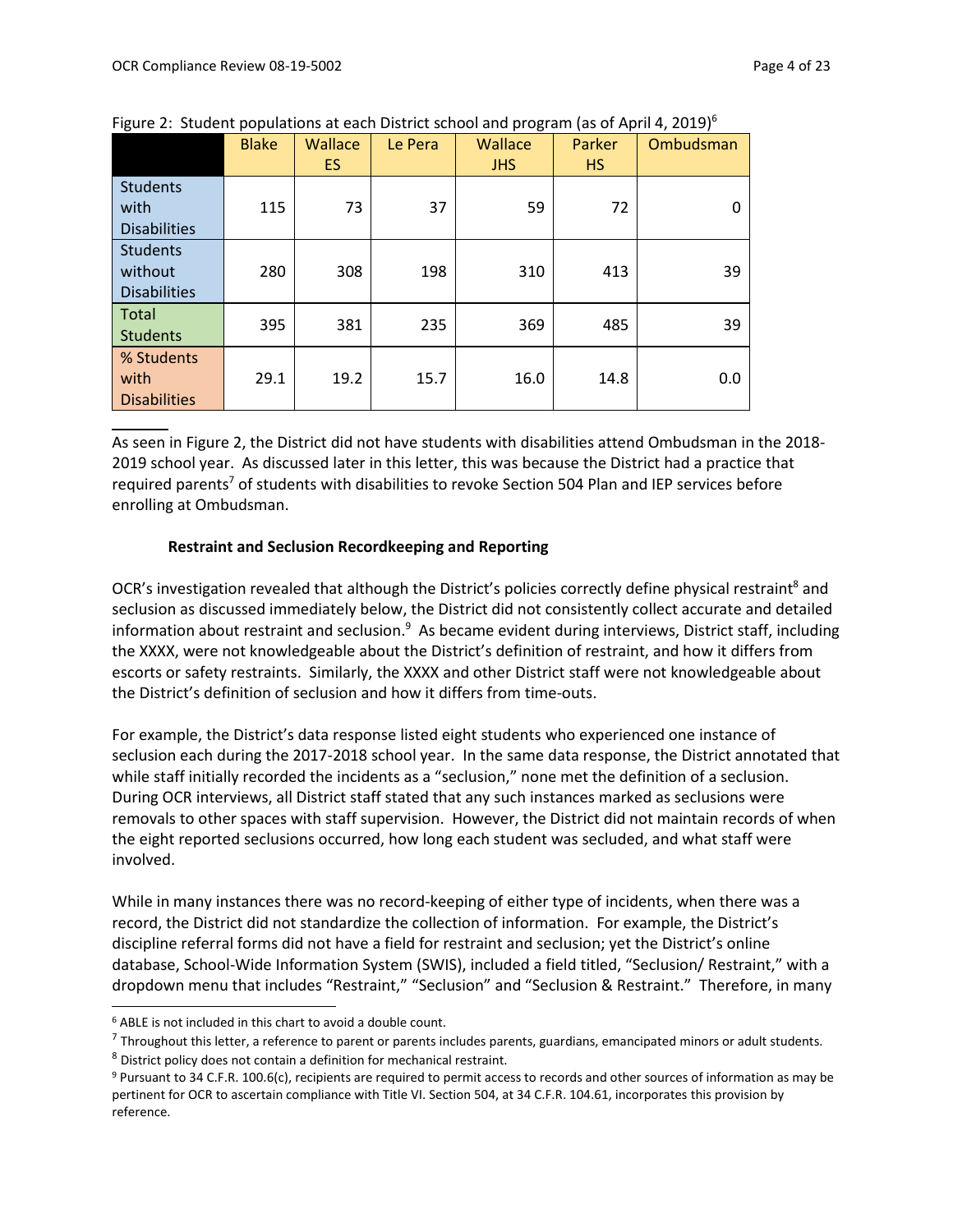instances, staff who enter information from referral forms into SWIS have to speculate, based on narrative comments, if any, on referral forms, about whether a restraint and/or seclusion occurred.

Additionally, logs of restraint and seclusion incidents for the 2017-2018 school year at Blake were, according to the District, "inadvertently shredded" after information was compiled for the District's data response to OCR.<sup>10</sup>

The District informed OCR that, on August 16, 2019, all schools except Ombudsman and ABLE began using a form titled "Parker Unified School District Restraint and Seclusion Documentation" and special education teachers were trained on use of the form.<sup>11</sup> The form provides check boxes and lines for narrative responses for special education teachers to record details about the incident, the antecedent behavior, notice, and follow-up after three incidents have been logged. OCR saw the use of the form in one instance – an incident involving Student F attending XXXX, as discussed below. Although the form may be a standardized tool for special education staff to record several details about each incident, the form does not ask staff to identify whether the incident involved a restraint, seclusion, or both. This lack of clarity presents challenges for office staff tasked with accurately entering the data into SWIS.<sup>12</sup>

### **District Restraint and Seclusion Policy and Other Relevant Policies**

Available on the Arizona School Boards Association webpage,<sup>13</sup> the District's policies are, for the most part, not fully incorporated into schools' handbooks for students, parents and guardians, or staff.

The District's restraint and seclusion policy ("Policy JLDB") defines restraint as any method or device that immobilizes or reduces the ability of a student to move their torso, arms, legs, or heads freely, including physical force or mechanical devices. The policy defines seclusion as the involuntary confinement of a pupil alone in a room from which egress is prevented. The policy specifies restraint and seclusion may be used when the student's behavior presents an imminent danger of bodily harm to the student or others and less restrictive interventions appear insufficient to mitigate the harm and requires schools to establish reporting and documentation procedures when restraint and seclusion is used.

The District's Section 504 policy on Child Find ("Policy IHBA") states that it is the District's responsibility to identify and evaluate students who need special services or programs in order to receive a FAPE. This policy also includes the following statement: "Students may be eligible for services under provisions of Section 504 even though they do not require services pursuant to IDEA."

The District's Section 504 policies on identification, evaluation, and placement are addressed by an accompanying regulation ("Regulation IHBA-RA"). Regulation IHBA-RA describes three steps to the District's identification and referral procedures. Any student who needs or is believed to need special

<sup>&</sup>lt;sup>10</sup> The District's narrative response to OCR reads, "Please note that the details of the incidents of restraint and seclusion for 2017-2018) are not available. The teacher … responsible for maintaining those records inadvertently shredded the logs after the information was compiled for the district's report." During an interview with OCR, the teacher reported that she shredded the individual student data because she did not realize that she was supposed to preserve the records and no one directed her to destroy the records.

 $11$  Completion of the form precedes the entering of data into SWIS.

<sup>&</sup>lt;sup>12</sup> Beyond issues of standardizing methods for collecting data on restraints and seclusions, this form will be discussed in greater detail later in the letter.

<sup>13</sup> *See* Arizona School Boards Association catalog: https://policy.azsba.org/asba/Z2Browser2.html?showset=allmanuals (last visited 2/13/2020).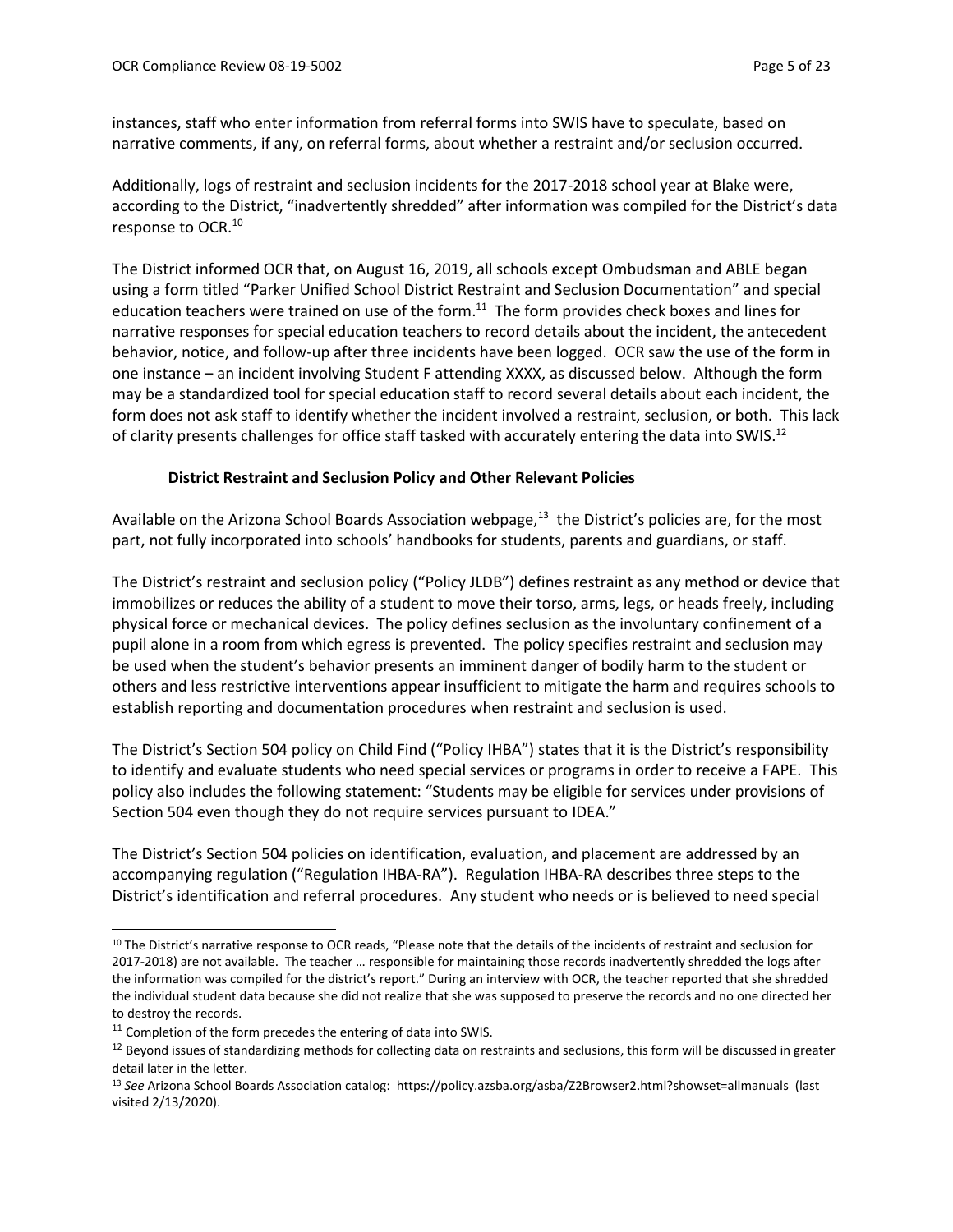education or related services may be referred for an evaluation of the student's individual needs by a parent, teacher, or certified school employee. The regulation requires that the evaluation be completed by individuals knowledgeable about the student, the student's school history, the student's individual needs, the meaning of evaluation data, and placement options; and the Superintendent is tasked with monitoring the evaluation process to ensure that qualified personnel participate. When the District considers a referral, staff review a student's records, including academic, social, and behavioral records, before deciding whether to conduct an evaluation. If an evaluation was requested by a parent and is denied, the District will inform the parent of the decision and their procedural rights.

Regulation IHBA-RA includes three steps to the District's evaluation procedures. The District will evaluate the nature of the student's disability and its impact on the student's education and consider any behaviors that interfere with the student's participation in the educational program. Prior to making a final determination of eligibility under Section 504, the District will invite the parent to an eligibility determination meeting. The final decision will be put in writing by the District and the District will notify the parent of the Section 504 procedural safeguards, including the right to an impartial due process hearing.

Regulation IHBA-RA addresses placement procedures under the heading of "Plan for services." The regulation states that the District shall be responsible for determining what special services are needed for an eligible student. In making that decision, the District shall consider all available relevant information, drawing upon a variety of sources, including comprehensive assessments conducted by the District. Parents will be invited to an eligibility meeting and given the opportunity to examine all relevant records. If a student is found eligible, the District will develop a written plan that describes the student's disability; the special education or related services needed; how those services will be provided and by whom. The District will then inform all school personnel who work with the student of the plan. The District will also notify parents of its final decision regarding the service(s) it will provide.

Regulation IHBA-RA states that eligible students shall be placed in the regular education environment with supplementary aids and services unless the District demonstrates that such a placement cannot be achieved. If a student is not found eligible for services, the record will state the reason(s) why services are not needed.

Regulation IHBA-RA further states that the District will monitor the progress of eligible students and the effectiveness of their plan annually. The District will determine whether special education or related services are appropriate and necessary, and whether the student's needs are being met as adequately as the needs of a student without a disability.

### **Use of Restraint During the 2017-2018 and 2018-2019 School Years**

The District's former Exceptional Student Services Director ("Former Director") reported to OCR that the District inadvertently over-reported restraint to the CRDC for 2015-2016.

In its data response, the District indicated that, during the 2017-2018 school year, District staff restrained students at Blake, Wallace ES, and Wallace JHS. Le Pera, Parker HS, ABLE, and Ombudsman staff told OCR that they were not aware of restraints during the 2017-2018 and 2018-2019 school years. However, because the District had not implemented a standardized method for its schools to record restraints nor ensured that staff were aware of the District's definition of restraint, OCR could not confirm the accuracy of those school staff members' assertion.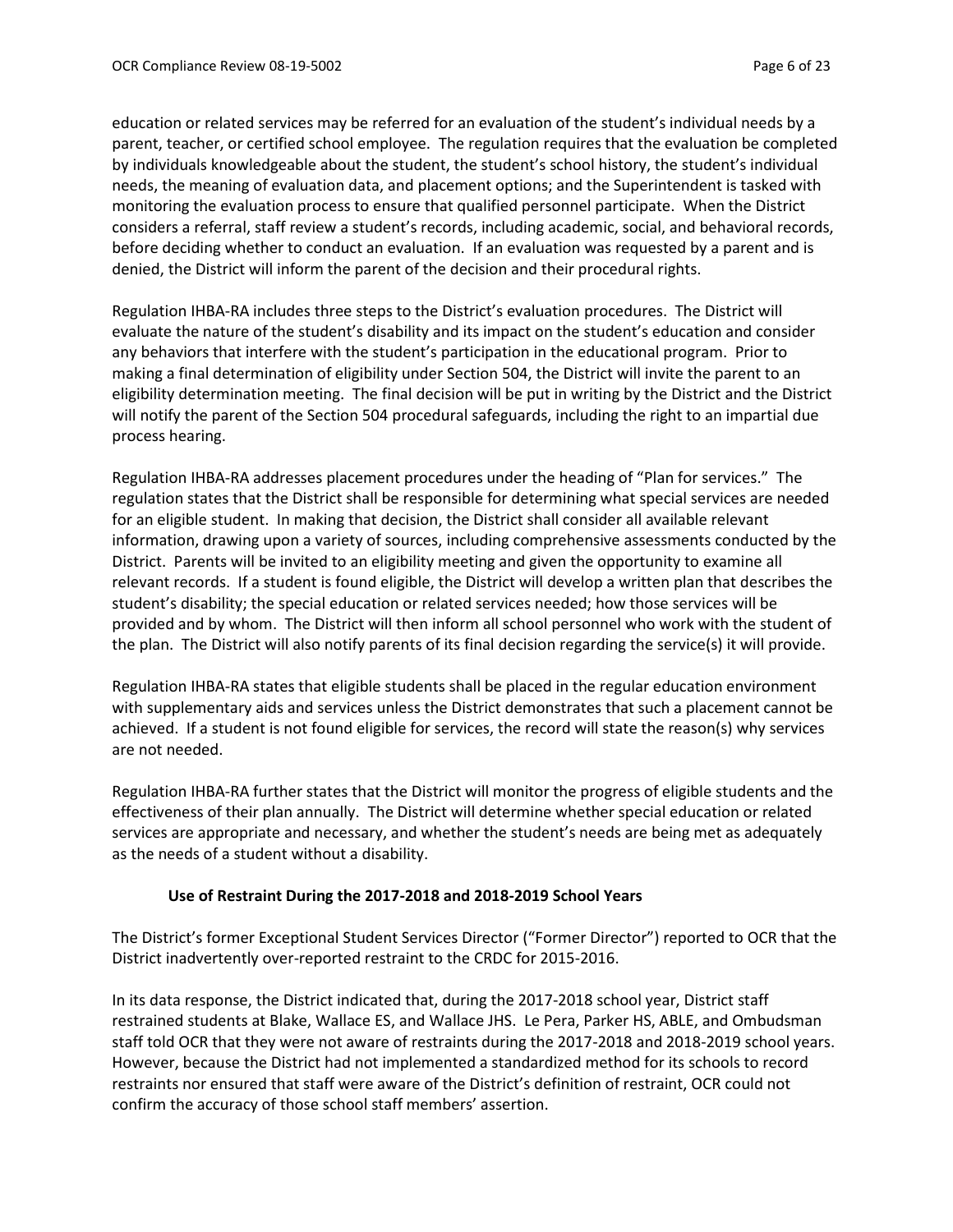| School            | School    | <b>Students With Disabilities</b> |           | <b>Students Without Disabilities</b> |                  |
|-------------------|-----------|-----------------------------------|-----------|--------------------------------------|------------------|
|                   | Year      | Students                          | Incidents | <b>Students</b>                      | <b>Incidents</b> |
| <b>Blake</b>      | 2017-2018 | 12                                | 12        |                                      |                  |
|                   | 2018-2019 |                                   | 97        |                                      |                  |
|                   | 2017-2018 |                                   | 14        |                                      |                  |
| <b>Wallace ES</b> | 2018-2019 |                                   |           |                                      |                  |
| Wallace JHS       | 2017-2018 |                                   |           |                                      |                  |
|                   | 2018-2019 |                                   |           |                                      |                  |

Data Response: number of students reported to be restrained and number of restraints in the District during the 2017-2018 SY and 2018-2019 SY:

Although recordkeeping does not allow OCR to confirm, staff at Wallace ES told OCR that the District's data response incorrectly reported the use of restraints at that school. All seven Wallace ES staff members interviewed by OCR<sup>14</sup> reported that no students were restrained during the 2017-2018 and 2018-2019 school years. When asked about the discrepancy between the data response and interview statements, the XXXX, XXXX, and XXXX, as well as the XXXX, said that escorts of students and other touching of students that did not meet the definition of restraint were incorrectly reported as restraints. OCR reviewed the records for students identified as having been restrained at Wallace during 2017-2018 and 2018-2019 school years and did not find any mention of restraint or escorts in the students' individual records. With the understanding that OCR could not access incident records to confirm the accuracy of staff member assertions, OCR did not find evidence of restraints at Wallace ES.

During an interview with OCR, the XXXX acknowledged instances when restraint was used during the 2017-2018 and 2018-2019 school years. However, she also explained that of the 120 incidents reported for Blake in the data response, she incorrectly reported some contact with students as restraints. For example, she reported having identified any touching of a student (*e.g.*, holding a student's hand to lead them) as a restraint. However, in addition to mistaken reporting regarding some students, OCR also found evidence of underreporting of some students. OCR reviewed 80 Blake office referral forms including forms for Students G, H, and I. The completed forms for these three students correspond to some of the dates of restraints for these students identified in the District's data response. These forms represent a contemporaneous, handwritten account of the incidents resulting in a referral by the XXXX and or other staff members, and they confirm that 5 instances identified as restraint on the data response for Students G, H and I at Blake did in fact constitute restraint. OCR was also able confirm through witness interviews<sup>15</sup> that 70 of the restraints for Students  $F^{16}$ , B and E also met OCR's definition of restraint.

## **Students Not Identified as Having a Disability**

With the absence of incident records at Wallace ES, the lack of systems for collecting restraint data, and the destruction of Blake's underlying restraint records, statements regarding the total number of restraints at the District may be understated. Nonetheless, the District indicated in its data response that, during the 2017-2018 school year, there were six District students without disabilities who were

<sup>&</sup>lt;sup>14</sup> The seven staff members were X - sentence redacted - X.

<sup>15</sup> Office referral forms did not exist for Students F, B or E so OCR was unable to cross-check the restraint incidents reported in the District's data response for these students.

<sup>16</sup> Student F was a student at Wallace JHS.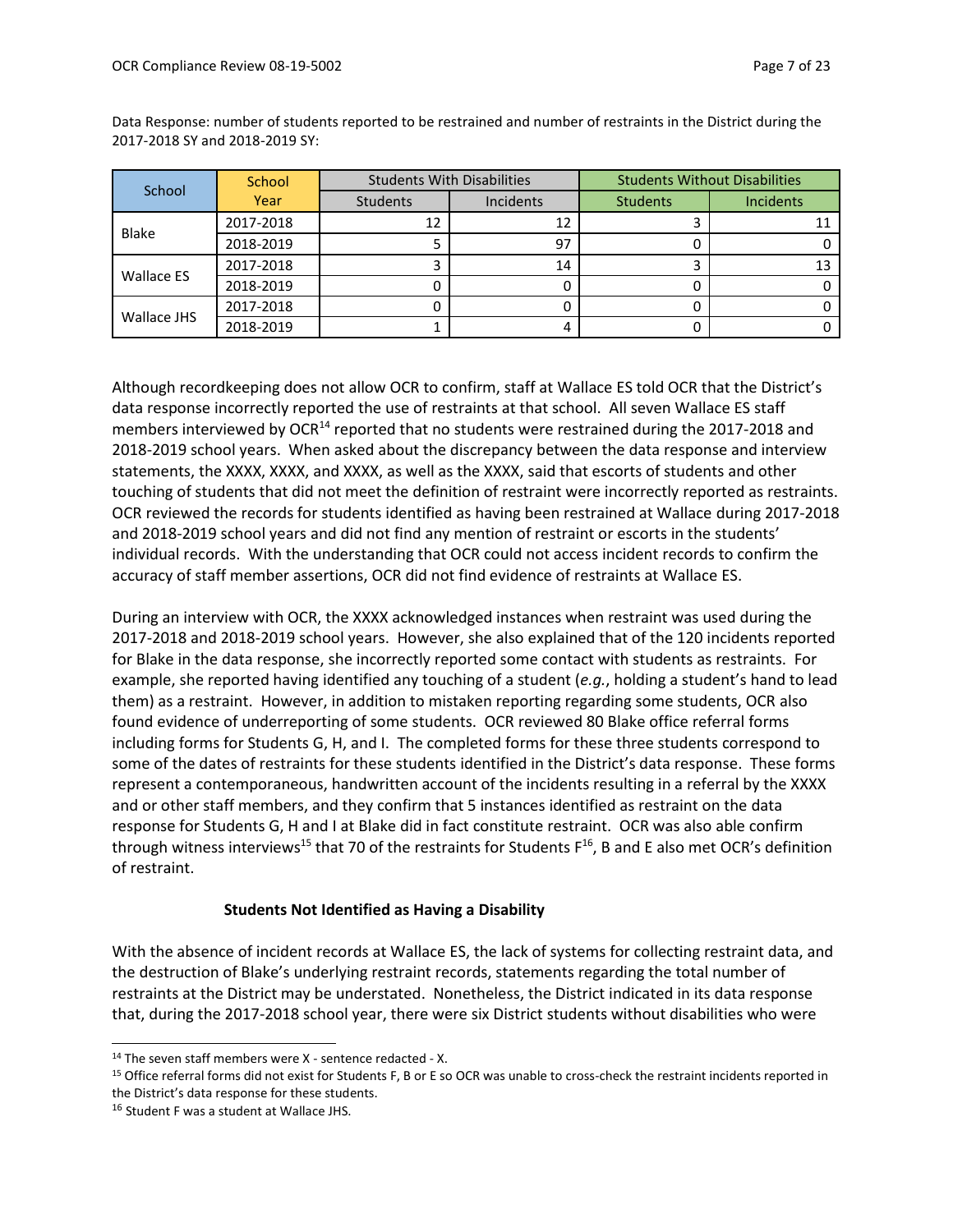subjected to a total of 24 physical restraints; and during the 2018-2019 school year, there were no District students without disabilities who were subjected to physical restraint. In terms of the information provided in the data response, three of the six students without disabilities attended Wallace ES; for reasons explained above, OCR did not find evidence of restraints at Wallace ES. At Blake, on the other hand, three Blake students not previously identified as students with disabilities, Student G, Student H and Student I, were identified on the District's data response as having been restrained one time, four times, and six times respectively.

#### *Student G*

During the 2017-2018 school year, Student G was in XXXX at Blake. According to the XXXX, general education behavioral interventions attempted for her included a check-in/check-out system, collaborating with her social worker, speaking with the XXXX when she was the school psychologist, and communicating with her guardian.

OCR requested records from Student G's reported restraint on October 13, 2017, but her records were destroyed. Nevertheless, OCR reviewed a corresponding handwritten office referral form penned, in part, by the XXXX. During OCR's interview, the XXXX described the restraint as follows: [Student G] pulled books from shelves and tore pages, and attempted to push over furniture. A bookshelf nearly fell over, and the room was "demolished." Staff evacuated other students. When the XXXX was called, Student G was biting, kicking, and spitting. The XXXX and the XXXX ("XXXX") when she was the XXXX carried Student G to an unfurnished classroom. The office referral form corroborates the XXXX's recollection of this incident, and it constitutes a restraint. Her behavior that precipitated the restraint was among the most serious that OCR reviewed during this compliance review and resulted in a 3-day out-of-school suspension.

According to Student G's other discipline records, the October 13<sup>th</sup> incident was preceded by at least five written discipline referrals between January 2015 and May 2016; and at least 25 written discipline referrals between February 2017 and November 2019.<sup>17</sup> Between February 2017 and November 2019, her behaviors included hitting, punching, grabbing, kicking, scratching, spanking, throwing objects, and hiding. The consequences imposed included conferences, parent contacts, verbal redirection, recess timeouts, being sent to a "time-out room," in-school suspension (ranging in length from 20 minutes to one hour), and out-of-school suspension. Adding the suspension served for the October 13, 2017, incident, she served a total of 39 days of out-of-school suspension between January 2015 and November 2018.

According to the XXXX, Student G was not referred for an evaluation because she was gifted and doing well academically, and her behaviors were rooted in her home life. Her 2016-2017 school year XXXX teacher also told OCR that she recalled Student G having "major meltdowns" where she would throw items, rip items from walls, and hurt others. She also believed the root cause of Student G's behavior was in her home life and she had no academic concerns about her. Similarly, Student G's 2017-2018 school year XXXX teacher told OCR that she believed that her behaviors were rooted in her home life. The teacher explained that, if she suspected that a student had a disability, she would raise her suspicion with the XXXX when she was the XXXX or the XXXX. She did not recall if she suspected that Student G had a disability. She did, however, acknowledge that her behavior was atypical and that she had regular discussions with the XXXX when she was the XXXX and XXXX regarding her behaviors.

<sup>&</sup>lt;sup>17</sup> According to the XXXX, Student G was withdrawn from the District from August 5, 2016, to October 18, 2016.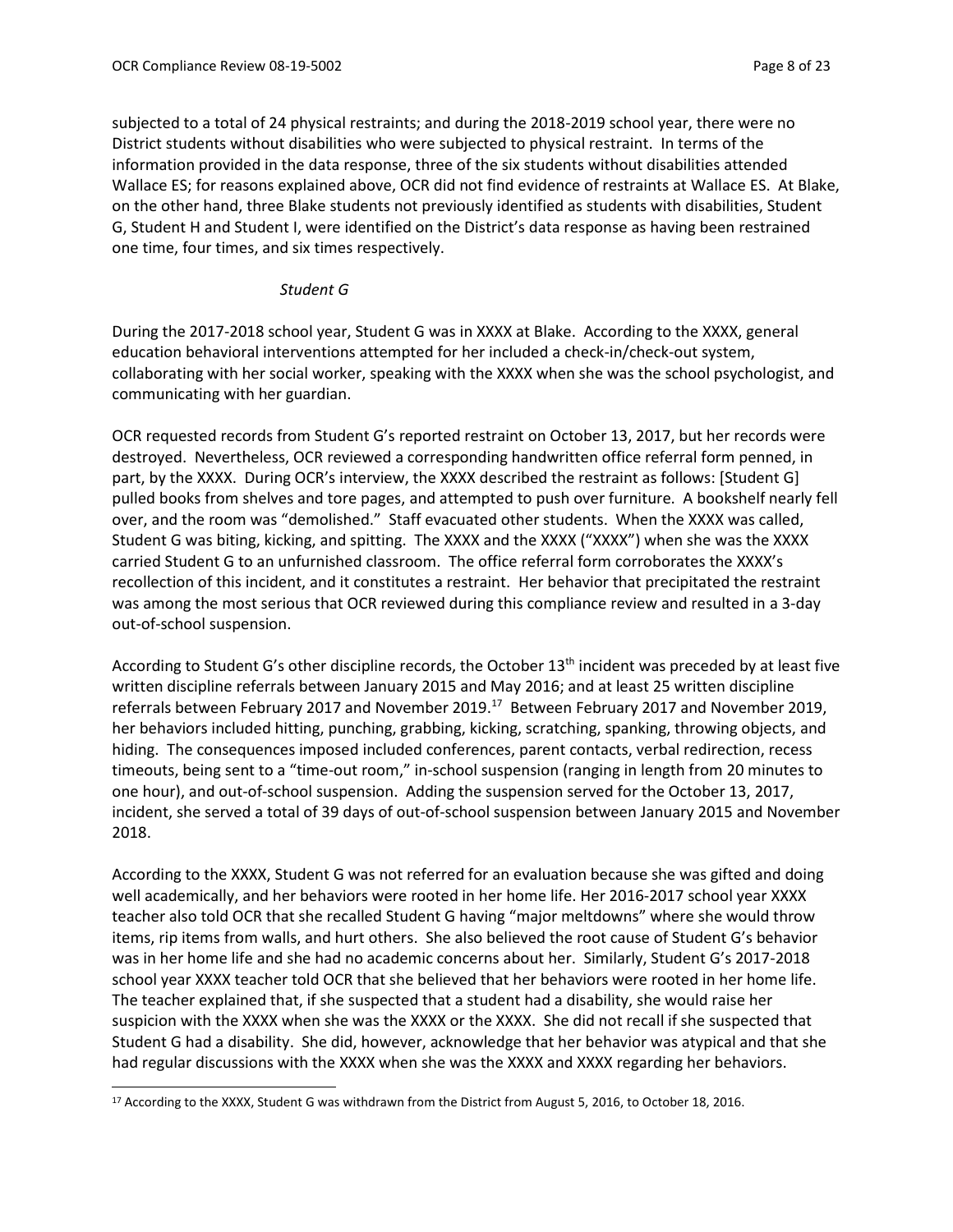The XXXX acknowledged the possibility that a gifted student may also require special education services. But she did not suspect a disability and supported her position by stating that the "proof [is that she] is doing well at XXXX" and described her as "flourishing" during the 2018-2019 and 2019-2020 school years. However, her 2018-2019 and 2019-2020 XXXX discipline records indicate that, she had eight discipline referrals for punching, shoving, kicking, cursing, name-calling, defiance, disrespect, and throwing a chair. Even though her discipline records for 2019-2020 include four referrals for behavior like the earlier incidents,<sup>18</sup> the Superintendent told OCR that her behaviors resulting in discipline significantly decreased since XXXX and her home life stabilized. The Superintendent told OCR that she was not restrained during the 2019-2020 school year or 2020-2021 school year through January 25, 2021. 19

Student G had numerous disciplinary referrals prior to the October 2017 incident. The October 2017 incident put her, other students and staff in danger and resulted in her one restraint; she continued with similar serious behaviors on a frequent basis. Nonetheless, the Superintendent reported to OCR that, as of January 25, 2021, Student G had never been referred for an evaluation, evaluated, or provided with an IEP or Section 504 plan.

### *Student H*

During the 2017-2018 school year, Student H was in XXXX at Blake.<sup>20</sup> According to Student H's teacher, the school's positive behavioral interventions and supports (PBIS) team developed, and the District implemented, a behavior plan as part of her general education program. The XXXX described her interventions as including a check-in/check-out system, monthly staff meetings about students receiving interventions, and communication with her guardian.

OCR requested records from Student H's four restraints reported by the District in its data response, but the District responded that the records were destroyed. Student H's XXXX teacher said that she did recall her being restrained a few times. OCR reviewed coinciding office referral forms for the four reported restraint dates. Contrary to the District's data response, the XXXX indicated in her interview that Student H was never restrained but instead was "subjected to escorts", which involved the XXXX holding her hand, putting an arm around her shoulder, and walking next to her. The XXXX's assertion is possibly supported by the contemporaneous, narrative description of incidents on December 13, 2017, and February 28, 2018, wherein the use of the terms "CPI"<sup>21</sup> or "CPI transport" on the office referral might have misidentified those instances as restraint.

However, a February 8, 2018, office referral form includes the following: "[Student H] got mad in Reteach that she got a 4 on her test. She threw papers, her glasses, and items on her desk to the ground. She refused to go to the office. I ([XXXX]) came she refused to walk with me so I CPI carried her to room." In addition, an April 16, 2018, office referral form includes the following: "[Student H] refused to line up with her class and was holding rocks. When I ([XXXX]) showed up she refused to walk to the office. I had to CPI carry her to room. She continued to scream and not sit in chair." Contrary to the XXXX's assertion that Student H was not subject to any restraints, OCR found evidence of two restraints

<sup>18</sup> OCR did not obtain 2020-2021 discipline records to date for Student G, or any other students subject to this compliance review.

<sup>&</sup>lt;sup>19</sup> As discussed later in this letter, OCR has ongoing concerns about the accuracy of the District's restraint and seclusion data gathering systems.

<sup>&</sup>lt;sup>20</sup> According to the Superintendent, Student H was not a student in the District during the 2016-2017 SY.

<sup>&</sup>lt;sup>21</sup> District staff use "CPI" as shorthand to describe various restraint techniques identified in trainings attended.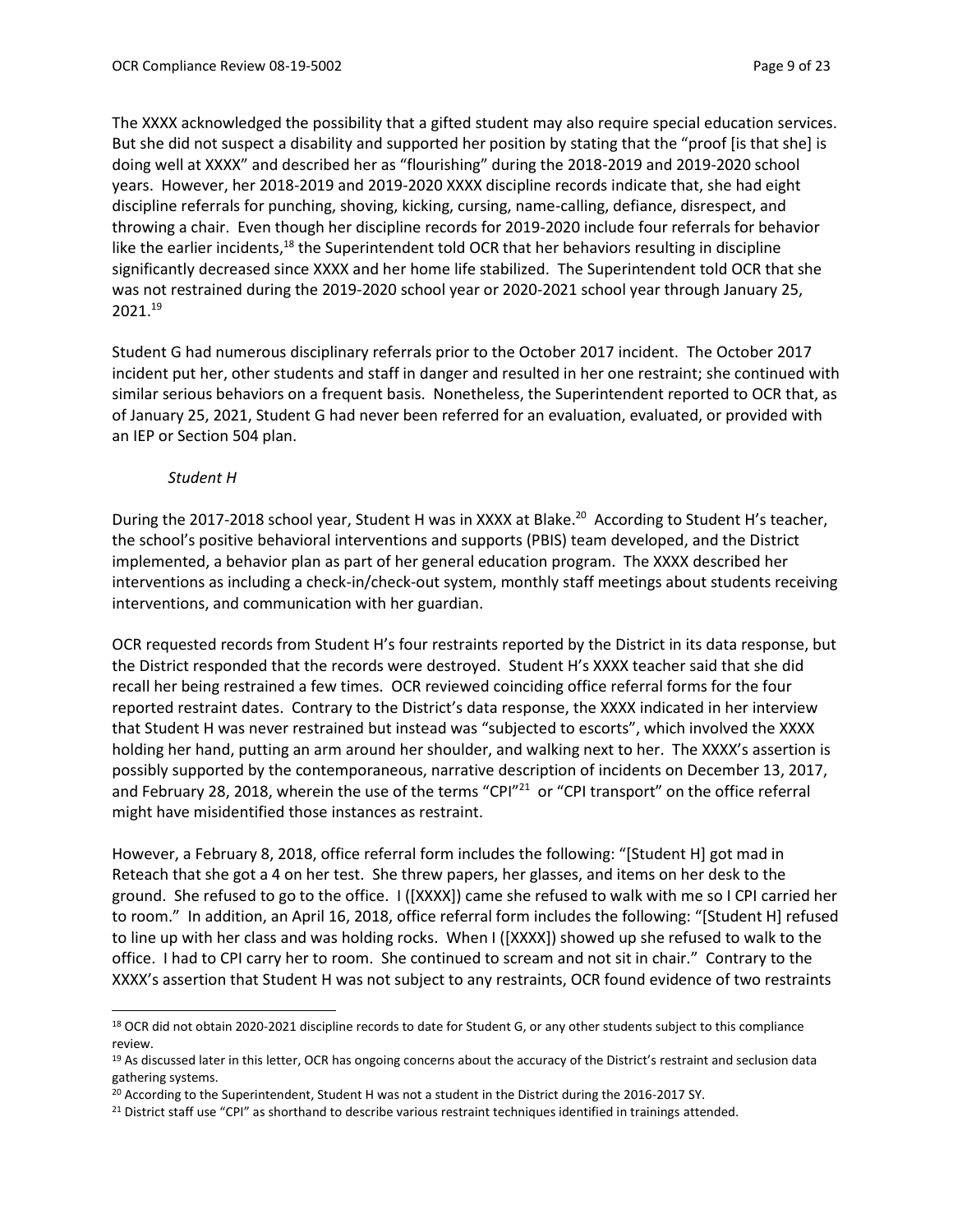– one on February 8, 2018, and another on April 16, 2018-- for Student H, with the possibility of two additional restraints; she served a total of six-and-a-half days of out-of-school suspension for the underlying behavior.

According to Student H's other discipline records, the February and April 2018 incidents resulting in the restraint occurred in the context of significant other behavioral incidents with resulting discipline. Student H had at least 33 written discipline referrals between November 2017 and November 2019.<sup>22</sup> Similar to her behaviors leading to the 2018 restraints, her behaviors for these referrals included throwing objects; attempting to run away; hitting, spitting, biting, pushing, and fighting; threatening to choke herself; threatening to kill other students; and attempting to cut another student's hair. Her consequences included conferences, parent contacts, recess timeouts, being sent to a "time-out room", in-school suspension (ranging in length from 15 minutes to two hours), and out-of-school suspension (ranging in length from one school day to five school days, for a cumulative 19.5 school days).

According to the XXXX, Student H was not referred for an evaluation because staff did not believe Student H had an emotional or behavioral disability but rather that the behaviors were due to "trauma", and she was adjusting to living with a guardian. The XXXX also pointed to the implemented interventions; however, based on the evidence, the interventions were not effective in stopping the behaviors that precipitated the use of restraint.

#### *Student I*

During the 2017-2018 school year, Student I was in XXXX at Blake. OCR requested records from Student I's six reported restraints, but the District responded that no such records were available. OCR found coinciding discipline referral forms for five of the six dates of reported restraints. On October 24, 2017, the XXXX wrote that he "had to be CPI removed to calm down room."<sup>23</sup> The office referral form for a November 3, 2017, incident did not describe any actions by the teacher or the XXXX that would constitute restraint. During an incident on November 13, 2017, the XXXX annotated that she "team CPI walked" him to the seclusion room. On February 9, 2018, the XXXX wrote "I put him in a CPI hold...and sat with him until he calmed down." On February 13, 2018, the XXXX annotated that she "team walked [him] to the time out room." The XXXX told OCR that she only recalled the November 14, 2019, restraint as meeting the OCR definition; she said that she could not recall many details but that it lasted two to three minutes and involved holding his arms and legs to prevent self-harm. OCR finds that Student I was restrained at least twice with the possibility of up to five restraints during the 2017-2018 school year.

OCR considered restraints in the context of significant other behavioral incidents during that same school year. During the 2017-2018 school year, Student I had 14 discipline referrals with consequences including 30.5 days of out-of-school suspension, among other disciplinary consequences. The XXXX and Student I's XXXX teacher told OCR that his behaviors were rooted in his home life.

In December 2017, XXXX staff initiated an IDEA evaluation of Student I. His XXXX teacher completed the Behavior Assessment Scale for Children – 2nd Edition (BASC-2). On January 23, 2018, XXXX, who was also a school psychologist, observed him for a functional behavioral assessment (FBA). On January 31, 2018, the XXXX, who at the time was the school psychologist, observed him for the FBA. On February 5,

<sup>&</sup>lt;sup>22</sup> Five of the referral copies were illegible.

<sup>&</sup>lt;sup>23</sup> For purposes of consistency in this letter, the 'calm down room' is the seclusion room.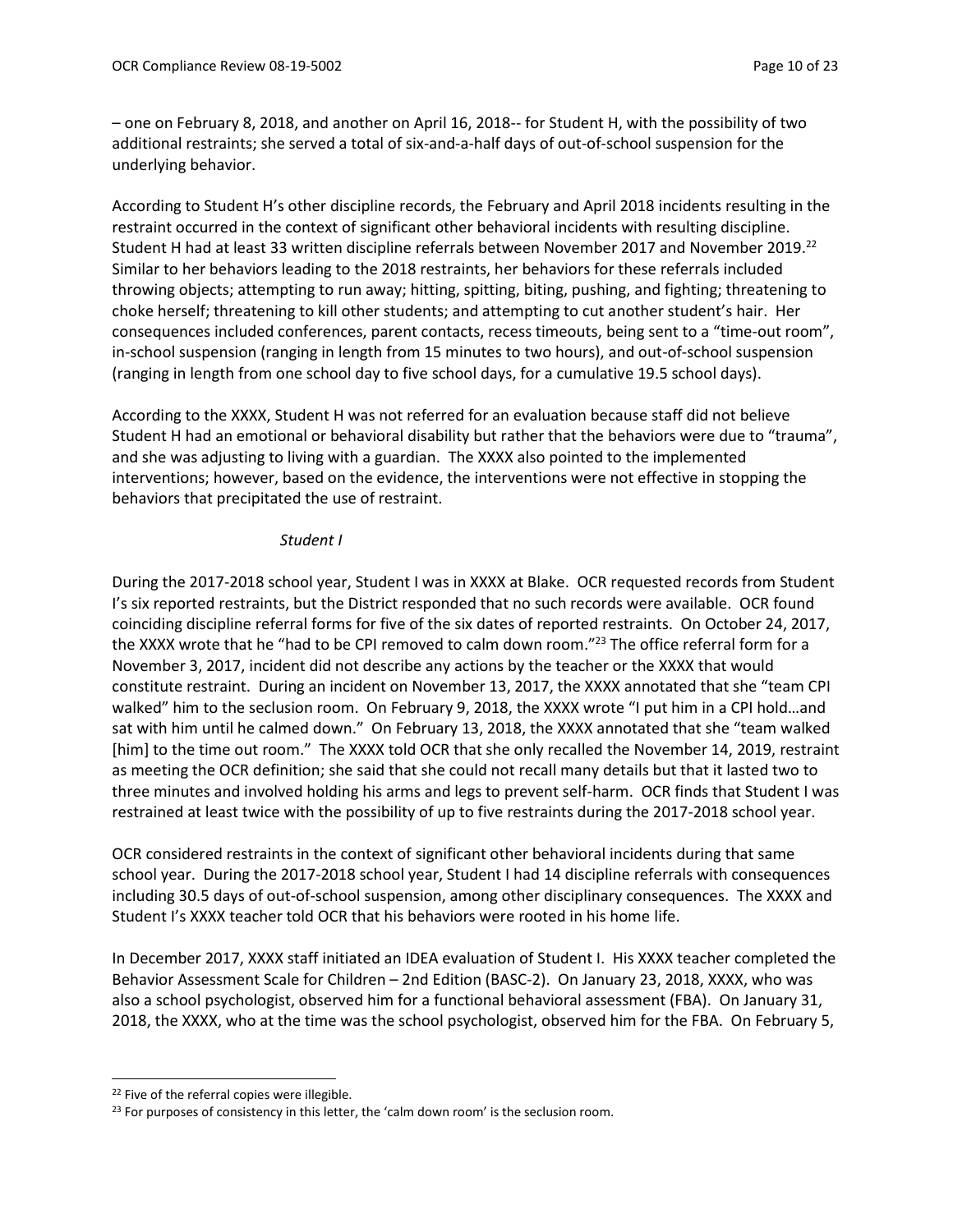2018, the IDEA evaluation team<sup>24</sup> met. The team included a resource teacher, the principal, the XXXX school psychologist, and his teacher; his parent was invited but did not attend. The team's evaluation report included the following:

- "[Student I]'s behaviors have been escalating since the beginning of the school year."
- "His mother stated that she sees similar negative behaviors at home."
- "[He] had had difficulty both in the classroom and during lunch."

The team concluded, "The student does not meet the criteria as a student with a disability under the IDEA. …. Is not eligible for special education services at this time. …" The team also wrote that Student I "does not meet the criteria of an educational disability at this time." As mentioned above, District policy IHBA states: "Students may be eligible for services under provisions of Section 504 even though they do not require services pursuant to IDEA;" nonetheless, the team stopped with their IDEA determination rather than going on to make a determination of eligibility pursuant to Section 504.

On January 16, 2020, the XXXX told OCR that Student I is doing significantly better at XXXX; however, his discipline records indicate that, during the 2018-2019 and the first half of the 2019-2020 school years, he had at least 16 written referrals for behaviors such as hitting, kicking, banging, scratching, and throwing objects. He has also said, "I want to kill myself," "I want to die," and "I hate my life," and has hit himself in the head, stabbed himself with a pencil, and scratched himself. Two referrals mention CPI; disciplinary consequences included 8 days of out-of-school suspension as well as numerous other disciplinary consequences during the 2018-2019 and first half of 2019-2020 school years.

During the 2020-2021 school year, Student I was in the XXXX at XXXX, had a staff member assigned to him to do check-in/check-out, and received interventions and supports on social skills as part of his general education program. The District has not revisited its 2017 IDEA evaluation determination and as of January 15, 2021, never engaged in a Section 504 evaluation for him.

# **Students with Disabilities**

In 2017-2018, the District reported 26 restraint incidents for students with disabilities districtwide; in 2018-2019, the District reported 101 restraint incidents for students with disabilities districtwide.

Of the 2018-2019 restraints, the District reported three students with disabilities who were restrained numerous times: Student F; Student B; and Student E.<sup>25</sup> Specifically, 95 of the 101 reported restraints involved one of these three students. As described below, although there may be some instances of reporting incidents that would not meet the definition of restraint among the six instances involving other students, OCR found that there were many more restraint incidents for Student B and Student E than captured in the 101 total restraints reported by the District.

## *Student F*

<sup>&</sup>lt;sup>24</sup> In the District, the IDEA evaluation team is referred to as a "Multi-Disciplinary Evaluation Team".

<sup>&</sup>lt;sup>25</sup> During the 2017-2018 school year, ten other students with disabilities were reportedly subjected to one physical restraint each. The District's data response did not include any additional information about their restraints. During the 2018-2019 school year, three other students with disabilities were reportedly subjected to restraint. One student was reportedly restrained twice for a total of three minutes; one student (P.M.) was reportedly restrained twice for a total of eight minutes; and one student was reportedly restrained once for a total of two minutes. Both of P.M.'s restraints involved him being unwilling to return from recess. Although recordkeeping on restraints was unavailable, OCR reviewed these students' IEPs.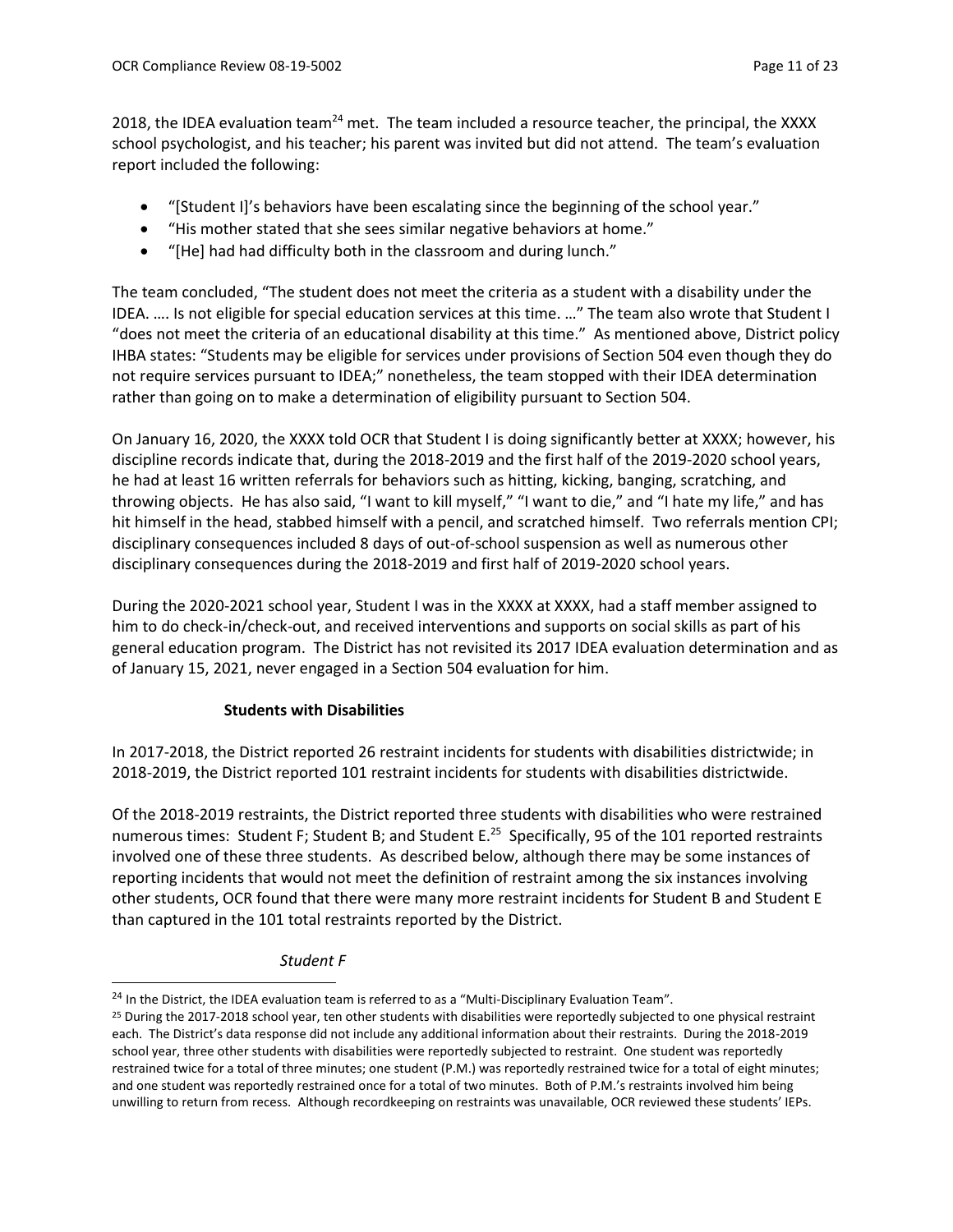During the 2018-2019 school year, Student F was in XXXX at Wallace JHS. According to District's data response, he was subjected to four restraints during that school year.

Student F's areas of eligibility for services were XXXX, XXXX, and XXXX. Pursuant to his January 16, 2018, IEP, he was in a self-contained classroom, with a one-to-one aide. His accommodations were a consistent daily routine, preferential seating, minimization of classroom distractions, a quiet area for independent work, and provisions for physical movement. Staff responsible for implementing his plan told OCR that IEP services were implemented, but without recordkeeping, OCR had no way to confirm.

Student F's reported restraints were August 31, October 23, October 25, and October 26, 2018. His special education teacher ("Teacher B") told OCR that, on August 31st, he was physically restrained when he bit or attempted to bite an aide. Teacher B also shared that the restraint lasted approximately one minute, the student did not miss instructional time, and the guardian was notified. Teacher B told OCR that the October 23<sup>rd</sup> restraint occurred on the playground.<sup>26</sup> Finally, she told OCR that the October 25th and October 26<sup>th</sup> restraints which each lasted less than two minutes, occurred when he was knocking over computer equipment and attempting to bite another student.

Student F's January 16, 2018, IEP, in effect at the time of the physical restraints, did not address the use of restraint. Nor did he have a behavioral intervention plan (BIP) or other document that addressed the use of restraint. Additionally, the District did not possess any service logs or other records reflecting the provision of IEP services and accommodations for him.

According to Teacher B, after the fourth restraint, Wallace JHS staff decided to hold an IEP team meeting to consider providing Student F with a second aide, along with other accommodations. However, before the meeting was held, his guardian removed him from the District.

According to the Superintendent, Student F reenrolled in the District and an IEP team meeting was held on May 9, 2019, shortly before the school year ended. He was reevaluated at the beginning of the 2019- 2020 school year, and an IEP team meeting was held on October 30, 2019, and although there is no record of discussions regarding his restraints, the team discussed the results of the evaluation and updated his IEP. This reevaluation resulted in his primary disability category remaining XXXX and his secondary disability noted as XXXX and XXXX.

For the 2019-2020 school year, Student F was restrained on August 23 and December 10, 2019. The District's Restraint and Seclusion Documentation form identified the student's antecedent behavior, the behavior immediately prior to the restraint, the location of the behavior, which staff witnessed the behavior, the duration of the restraint, how the guardian was notified, and the staff who completed the form. The first restraint was for 15 minutes but included the repeated application and removal of the restraint, as well as the use of a quiet room. The second restraint was for 2 minutes. The form has a field to select whether the incident was the first, second or third restraint or seclusion and instructs staff that following a third incident an IEP, 504 or Behavior Team meeting must be held.

*Student B*

<sup>&</sup>lt;sup>26</sup> OCR was unable to determine how long this restraint lasted.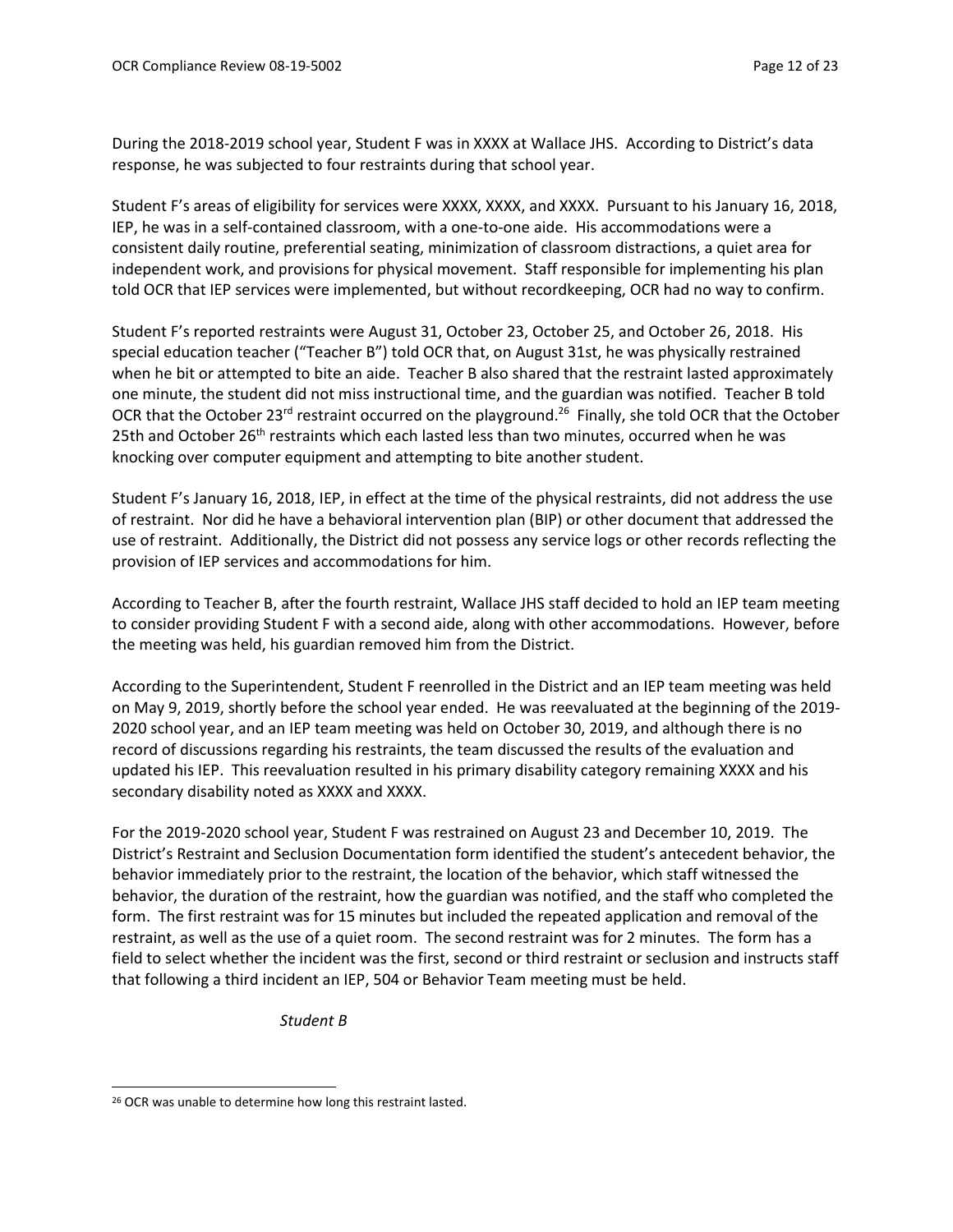During the 2018-2019 school year, Student B was in XXXX at Blake with an IEP for XXXX, XXXX, and XXXX. His most recent evaluation regarding his XXXX disability was on August 24, 2017.

The 2018-2019 school year began on August 1, 2018. Student B's IEPs included behavior-related services and accommodations, including:

- 30 minutes per week of "social/emotional" special education;
- a one-on-one aide at all times:
- a harness or an adult holding his hand when out of the classroom;
- frequent rewards to encourage positive behavior; and
- a weighted blanket, etc. to calm him.

His IEP specified: "Emergency procedures, including physical interventions, may be used if [he] poses an imminent risk to his own safety or the safety of others. NVCPI will be used as a last resort, when all other intervention strategies have been exhausted."<sup>27</sup> According to Teacher A, "emergency procedures" was used synonymously with restraints.

According to his August 27, 2018, IEP, his recurring, problematic behaviors included screaming, pushing, engaging in self-injurious behaviors, including slapping his face and banging his head on the floor, spitting, slapping, kicking, attempting to bite, and running away from staff. His IEP described the impact as, "[his] behaviors have caused injuries to his 1:1 aide and himself, disrupt his peers during academic instruction, and cause unsafe situations for him and his classmates …. [his] inability to control his emotions and body and the intensity of his outbursts are a danger to himself, his peers, and the classroom staff."

The XXXX told OCR that "[T]he student does not have any discipline records, the student does not have an FBA or BIP and there are no service delivery logs[.]" According to Teacher A and Aide A, the two staff responsible for implementing the IEP, there was not a time when a failure to provide Student B with his services or accommodations led to a restraint; however, without recordkeeping OCR has no way to confirm.

Teacher A and Aide A both reported that the de-escalation strategies attempted by staff included speaking calmly, re-direction with a stern voice, calling his name when he ran, or offering a preferred activity. Teacher A reported that restraints could last from one minute to 45 minutes and that she and Aide A attempted to make up services that Student B missed while being restrained.

At the beginning of the 2018-2919 school year, Student B had a modified schedule. He was in a selfcontained setting for 4.5 hours per day, from 10:00 a.m. to 2:30 p.m. Teacher A told OCR that his behaviors were worsening during this period because of significant home life changes. Quarterly IEP team meetings to discuss behavior were held with his parents. According to data provided by the District, he was restrained 25 times from August 1, 2018 to August 24, 2018. Teacher A acknowledged that he was not reevaluated<sup>28</sup> and was unable to provide a reason.

On August 27, 2018, Student B's IEP team met, but no reevaluation was conducted prior to reaching the decisions made in this meeting. The team reduced his school time to one hour per day, after the regular

<sup>&</sup>lt;sup>27</sup> NVCPI refers to "non-violent crisis intervention."

<sup>&</sup>lt;sup>28</sup> Nor was an FBA conducted or a BIP drafted.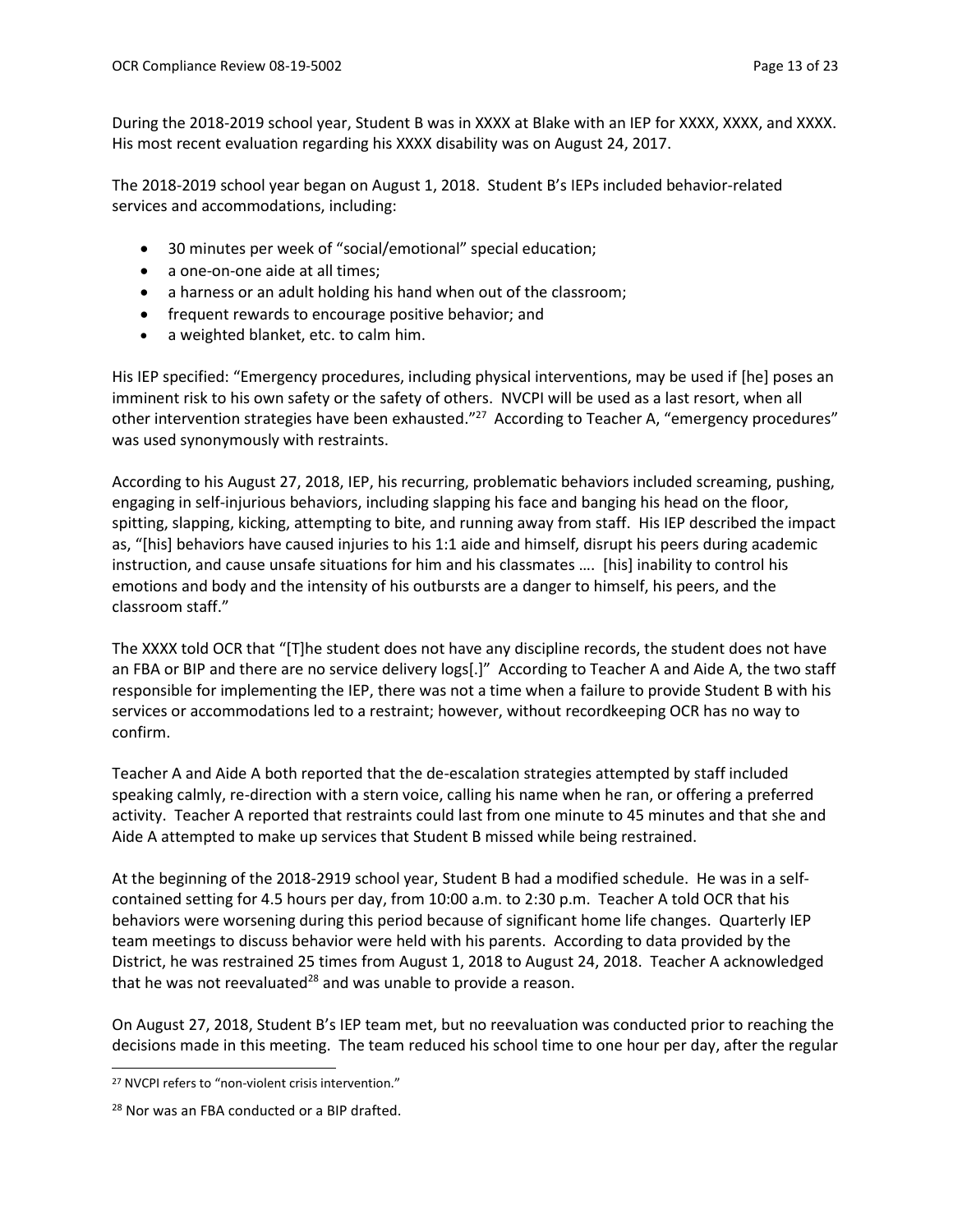school day (2:30 p.m. to 3:30 p.m.), four days per week, in a self-contained classroom with Teacher A and Aide A. Teacher A told OCR that the schedule change was because he struggled behaviorally when other students were present, and providing services after school was designed to reduce his external stimuli. The prior written notice (PWN) for the August 27, 2018, IEP team meeting read, "Staff may use reasonable force upon [him], as necessary, to maintain order and control for the purpose of providing an environment conducive to safety and learning."

Although the District's data response reported that Student B was not restrained for the six months following the August 27, 2018, IEP team meeting, Teacher A disputed that assertion. Teacher A told OCR that, although Student B's restraints decreased after the August 27th meeting, the restraints continued occurring three to five times per week. Aide A told OCR that she concurred with what Teacher A reported.

On October 27, 2018, Student B's IEP team met and decided to continue Student B's four-hour per week schedule. On March 18, 2019, Student B's IEP team met again. According to Teacher A, Student B's absenteeism was a significant obstacle to progress. The PWN from the meeting indicates that the team, with his father's concurrence, decided to continue his four-hour per week schedule.

Although the District's data response reported that Student B was restrained twice on February 27, 2019, three times on March 21, 2019, and once on March 25, 2019, Teacher A told OCR that the data "sounded incomplete". Even considering his excessive absences, the restraints were under-reported based on information provided by Teach A and Aide A.

On May 7, 2019, Student B's IEP team met; the PWN noted, "[H]is attendance has been inconsistent due to moving to various new home environments." There is nothing in the PWN or IEP team notes to indicate that this meeting was preceded by a reevaluation or that the team discussed a need for him to be reevaluated given the high number of restraints during that school year. Instead, he was to continue his four-hour per week schedule in the upcoming school year at Wallace ES.

## *Student E*

During the 2018-2019 school year, Student E was in XXXX at Blake. His only evaluation was conducted on April 4, 2016, with his team determining eligibility for XXXX, XXXX, and XXXX.<sup>29</sup> According to his IEP, his "recurring inappropriate behaviors" included: pushing, kicking, hitting, spitting, attempting to bite, and self-abuse; tantrums, and throwing objects; running away from his aide; and property destruction.

During the 2018-2019 school year, Student E received his special education services (10.25 hours per week) in a self-contained special education classroom with a 1:1 aide. His IEPs in place during the 2018- 2019 school year specified, "He will be mainstreamed for P.E., Music, recess, developmentally appropriate activities, and field-trips with a designated 1:1 instructional aide, behavior permitting." He spent most of his time with Teacher A and Aide A. The accommodations section of his IEPs specified, "NVCPI: Emergency procedures, including physical interventions may be used if [he] poses an imminent risk to his own safety or the safety of others. NVCPI will be used as a last resort when all other intervention strategies have been exhausted." According to his IEP: "Staff may use reasonable physical force upon [him], as necessary to maintain order and control for the purpose of providing an environment conducive to safety and learning." His IEPs included:

<sup>&</sup>lt;sup>29</sup> Information on evaluations current as of January 2020.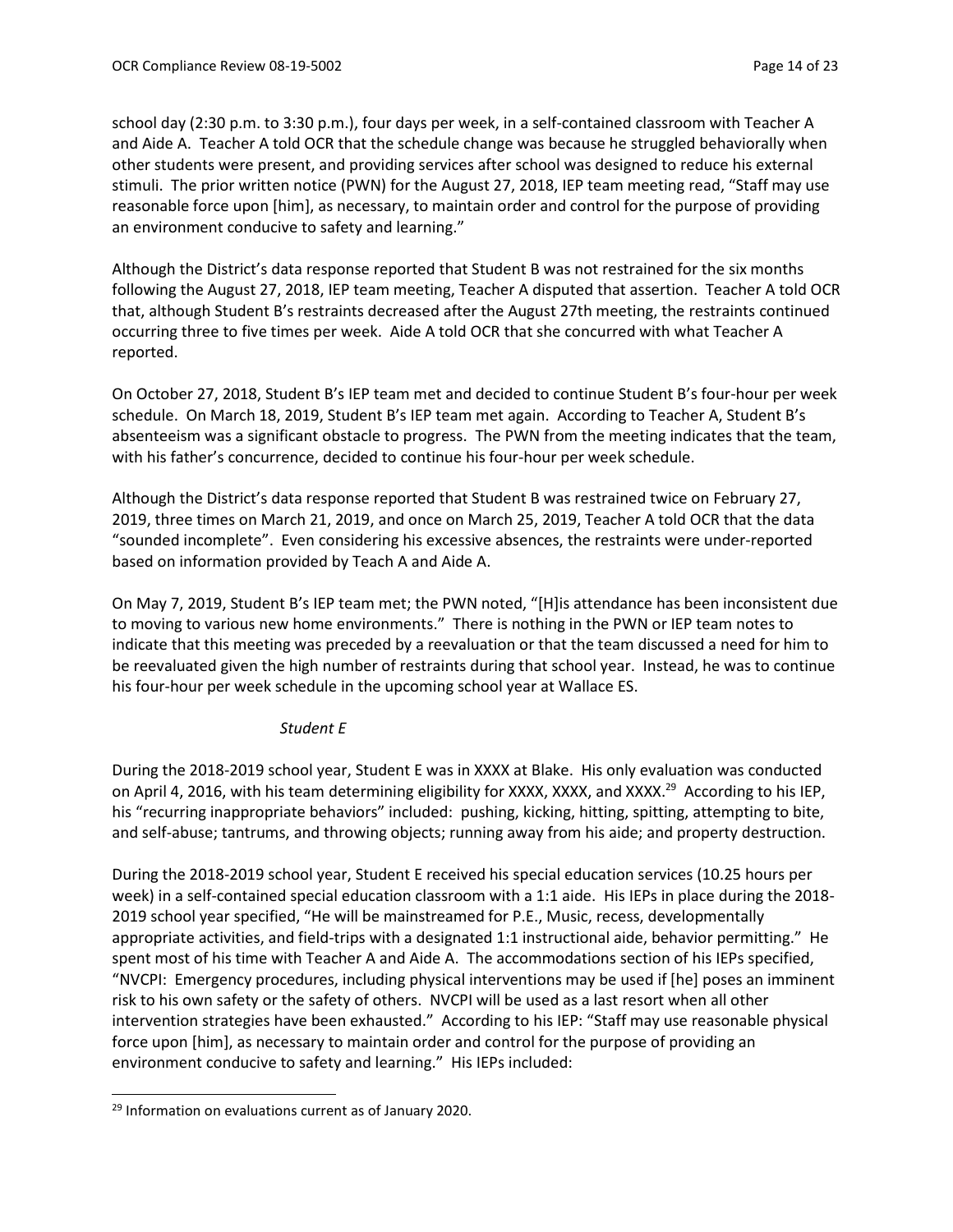- 300 minutes per week of "social/emotional" special education in a self-contained setting;
- a one-on-one aide always; and
- a weighted backpack or compression vest.

Teacher A and Aide A both reported that the de-escalation strategies attempted included speaking calmly, re-direction with a stern voice, calling his name when he ran, offering a preferred activity, distracting him, and creating distance between him and any student who become upset. Teacher A reported that restraints could last between one minute and 15 minutes and staff attempted to make up services that Student E missed while being restrained during "non-service" times, such as physical education class and computer lab.

According to the District's data response, Student E was restrained four times in August 2018, six times in September 2018, and in three separate instances on October 8, 2018, October 12, 2018, and October 17, 2018. On October 17, 2018, Student E's IEP team met for an annual review.<sup>30</sup> No significant changes were made to his IEP. According to the District's data response, Student E was restrained on October 26, 2018, six times in November 2018, three times in December 2018, 14 times in January 2019, 20 times in February 2019, and three times in March 2019. Teacher A told OCR that he was restrained once or twice a week and therefore, the data provided by the District seems accurate. Aide A also told OCR that the numbers of restraint reported by the District seemed accurate.

On May 13, 2019, Student E's IEP team met again, and the team added an addendum to his IEP for 10 days of extended school year services to address regression attributed to absences. No other significant changes were made to his IEP. OCR asked Teacher A why the IEP team did not reevaluate Student E given the number of restraints used. She was unable to provide a reason.

Student E's only evaluation was in April 2016; in the 2018-2019 school year, when he was subject to 60 restraints, his IEP team met twice but did not reevaluate him and, other than adding extended school year services, did not make any significant changes to his IEP.

### **Use of Mechanical Restraints During the 2017-2018 and 2018-2019 School Years**

The District indicated in its data response that during the 2017-2018 school year, there were two District students subjected to mechanical restraint (Student A and Student B); and during the 2018-2019 school year, there were two other District students subjected to mechanical restraint (Student C and Student D). All four are students with disabilities, attended XXXX, and were reportedly subjected to one mechanical restraint, except Student C, who was subjected to two such restraints.

During District staff interviews, OCR was told that the reported uses of mechanical restraint involved the use of a small child walking harness with a leash during field trips. The XXXX explained that the use of such a harness was included in four students' IEPs and that the District mischaracterized the use of harnesses as mechanical restraints.

OCR reviewed these students' IEPs, and except for Student B, did not find the XXXX's assertion corroborated by the IEPs. Only Student B's IEP included mention of the use of a harness. In interviewing other staff regarding these students, OCR heard descriptions of use of the harnesses consistent with the

<sup>30</sup> His previous IEP team meeting was on October 23, 2017.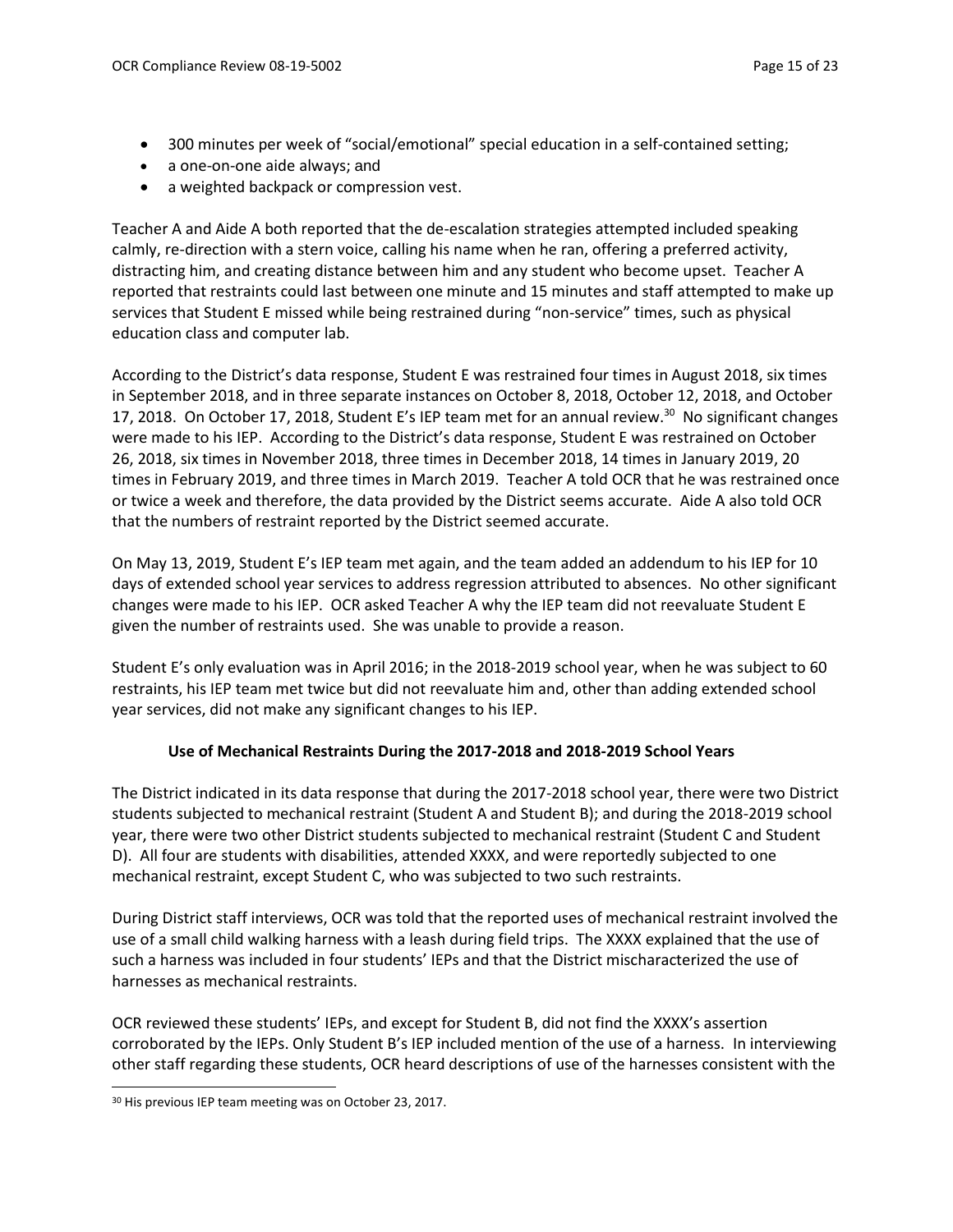XXXX's description and no actual examples of mechanical restraint were described. While the District has policy definitions for restraint and seclusion, it does not have a definition for mechanical restraints. Although witnesses all described the use of harnesses and not actual mechanical restraints, without recordkeeping beyond the notation in Student B's IEP, there is no way to confirm.

### **Use of Seclusion During the 2017-2018 and 2018-2019 School Years**

The District has seclusion rooms at Blake<sup>31</sup> and Wallace ES; during the April 2019 onsite, OCR observed two rooms carpeted on four walls, floor and ceiling with a crash bar on the door for exiting. No similar rooms were available at La Pera, Parker HS, ABLE, or Ombudsman. As provided above, the District's policy definition of seclusion lacks the elaboration found in the CRDC definition but it is consistent; its definition is 'the involuntary confinement of a pupil alone in a room from which egress is prevented." Although eight seclusions were reported by the District in its 2017-2018 CRDC data, the Former Director told OCR that the District had been inadvertently over-reporting seclusions to the CRDC.

In the District's data response, it again reported eight students, all of whom were students with disabilities as being secluded once each in 2017-2018. Also included in the data response was a note explaining that these instances were inaccurately reported as seclusions. Seven of the students included in the data response attended Blake; the remaining student attended Wallace ES. In interviews held after the district provided its data response, staff stated there were no seclusions, as defined by OCR and the District's policy, at either school. The Wallace ES principal and dean, as well as the former Director, speculated that some staff thought seclusion included a student being sent to in-school suspension or to the time out room. Other staff told OCR that they believed that a student had to be reported as secluded whenever the student was removed from the classroom and taken by a staff member to the time out room or the seclusion room in their respective school.

Without speaking to the details of the eight students identified in the data response, those staff also stated that students were never left alone in a space from which the student was physically prevented from leaving. However, the District did not record 2017-2018 incident dates for the eight students who were in the seclusion room or another space, how long they were in that space, what staff were involved, or any other contemporaneous information that could have allowed OCR to confirm how a seclusion room, or another space, was used; whether it met the definition of seclusion; and whether its use resulted in a denial of FAPE.

Regarding the 2018-2019 school year, the District indicated in its data response that no students were secluded. Although all witnesses, including senior administrators, lacked an understanding of the District's policy definition and described all incidents as a mischaracterization of 'seclusion', without recordkeeping, there is no way to confirm whether in 2018-2019 seclusions occurred in any of the schools.

### **Failure to Provide FAPE at Ombudsman**

While investigating this compliance review of the District, OCR identified Section 504/Title II issues at Ombudsman that were not originally part of this compliance review.<sup>32</sup>

<sup>&</sup>lt;sup>31</sup> Blake also has a time out room with a classroom set up managed by the Behavior Modification Coordinator. 32 When, during the course of the investigation of a complaint, OCR identifies compliance concerns and/or violations involving issues that were not raised in the complaint, OCR will address any compliance concerns and/or identified violations in the resolution letter or letter of finding and the resolution agreement, or, depending on the nature of the compliance concerns,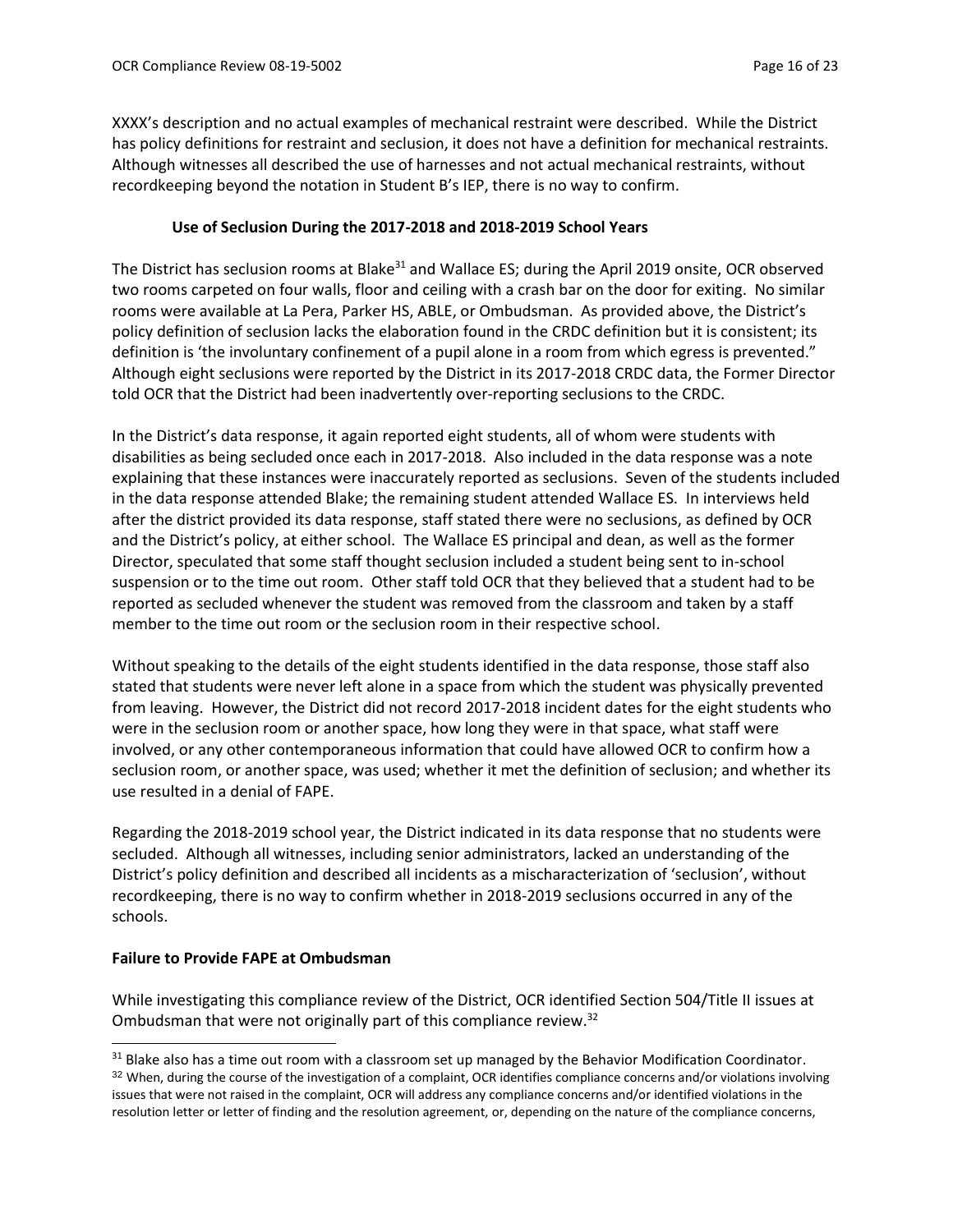As described by the Current Director, Ombudsman is an alternative high school for students with behavioral issues, or due to reasons other than behavior, may need a shortened school day to graduate high school. Ombudsman is structured in two-to-four-hour blocks of instruction offering a morning or afternoon schedule. The school is staffed with one general education teacher and an assistant and is comprised of a single classroom.

During a May 2019 interview with the Former Director, OCR asked why the District had not reported any students with disabilities at Ombudsman. She informed OCR that it was "intentional" and explained that "before a student with a Section 504 Plan or IEP could enroll at Ombudsman, the parent had to revoke [special education and related] services for the student." The Current Director acknowledged the practice reported by the Former Director. The Current Director told OCR that the practice stopped at the end of the 2018-2019 school year and that no currently-enrolled District students had been subjected to this practice.

The Current Director explained that, in the 2020-2021 school year, Ombudsman students with disabilities received their specialized instruction listed in their IEP or 504 plans from the school's general education teacher. She also explained that for students with disabilities at the school, the Parker High School special education teacher's role was limited to "overseeing the paperwork side of it."

As of April 2021, three students were on IEPs and four students were on Section 504 Plans. OCR reviewed each student's IEP and although placement decisions were made by each IEP team, what appears to be a significant change of placement was not preceded by a reevaluation. Their placement now included a shortened school day and related statements about LRE may have been driven by what is offered by Ombudsman rather than the individualized needs of the student. Similarly, the percentage of time in the general education setting appears to have been increased to allow for placement at Ombudsman. Services previously delivered by a special education teacher were to be provided by a general education teacher. (For at least two of the three students on IEPs, the IEP retroactively described behavioral challenges as the impetus for the Ombudsman placement.)

Also, the IEP of each of the three students provided for specialized instruction of similar frequency and duration which calls into question whether the services were individualized to meet the students' needs. For example, each student received 30 minutes per month, per content area (e.g., reading comprehension, written expression, math calculation, etc.). Those 30 minutes were delivered to each student in 10-minute sessions.

Three of the four students on Section 504 Plans at Ombudsman had their qualifying disability listed as a specific learning disability and one student's qualifying disability was listed as autism. For three of the four students, the District provided OCR with Section 504 Plans from the 2019-2020 and 2020-2021 school years. For the fourth student, Student Z, the District only provided her 2018-2019 Section 504 Plan. As explained by the Current Director, this student withdrew in XXXX and when she returned in XXXX, the District failed to reinstate her Section 504 Plan. Following the April 15, 2021, interview with OCR, the Current Director reported that she scheduled a Section 504 meeting for Student Z for the week of May 5, 2021 "to review and revise the student's plan."

provide technical assistance, or consider the compliance concerns for a possible compliance review or directed investigation. CPM, Article III. Article IV, which in part describes compliance reviews, incorporates the provisions of Article III by reference.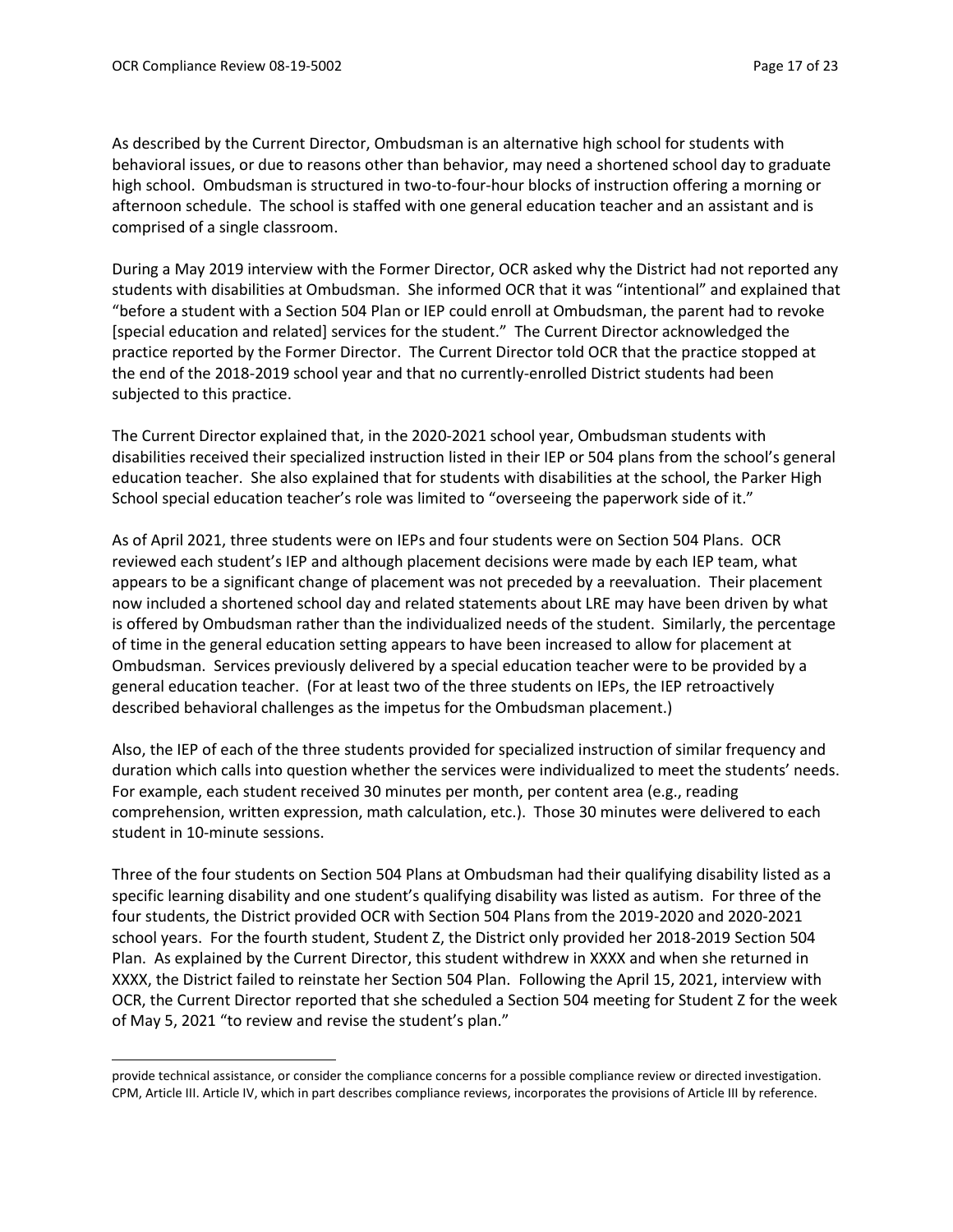In addition to the District's error that left Student Z without her 504 services for at least 15 months, OCR found other record-keeping discrepancies for Student Z as well as the other students on Section 504 plans. For Student Z, while her plan listed her school as Ombudsman, the location of her services was Parker High School and staff responsible for her services was listed as Parker High School staff. Student W's 2019-2020 plan listed him as being in XXXX grade, but his 2020-2021 plan listed him as being in the XXXX grade. Both plans listed his school as Wallace ES with the location of plan services as Parker High School. Student X and Student Y had their schools listed as Parker High School.

Additionally, three of the students have Section 504 Plans that mention access to a resource room as an accommodation (Student X's plan does not). The plans for two of those students indicate that the resource room is staffed by a "teacher," while the third student's plan (Student Z) indicates that it is staffed by a "special education resource teacher." Given that Ombudsman is comprised of a single classroom with one general education teacher and an assistant, students with resource room services and/or special education teacher service providers do not appear to have access to such services and/or provider.

Lastly, OCR gathered evidence regarding the use of restraint and seclusion at Ombudsman. In a May 15, 2019, interview with the Previous Ombudsman Director<sup>33</sup>, she told OCR that she had not read the District's policy on restraint, rather, she followed Ombudsman's restraint policy. She said Ombudsman trains all staff in CPI, but she has not used restraint during her time at the school. She said Ombudsman staff "don't touch the students, we try to corral them and then call the cops." She also told OCR that there were no seclusions. When the Current Director was asked if there were restraints or seclusions at Ombudsman, she said there were not; she also said that there were no seclusions given that the school consists of one large classroom. Although all other District schools began using the District's Restraint and Seclusion documentation form in August 2019, Ombudsman did not.<sup>34</sup>

### **LEGAL ANALYSES AND CONCLUSIONS OF LAW**

### **Failure to Evaluate Resulting in a Denial of FAPE**

OCR found that the District violated Section 504 when it failed to conduct an IDEA and/or Section 504 evaluation of Student G and Student H and failed to conduct a Section 504 evaluation of Student I following its determination that he was not eligible under the IDEA.

Regarding Student G and Student H, the District staff who should have identified a need to evaluate these students seemed unaware of how underlying dangerous behaviors leading to a restraint can implicate the District's obligation under Section 504 to identify, refer and evaluate these students. Significant behavioral incidents prior to and following the restraint incidents should have heightened the urgency for evaluation even further.

Student G was restrained at least once; and Student H was restrained two to four times. Their disciplinary record shows that their misbehavior was frequent: Student G had at least 31 written disciplinary referrals from January 2015 to November 2019 and Student H has had at least 33 written disciplinary referrals from November 2017 to November 2019. From the beginning of the 2018-2019

<sup>&</sup>lt;sup>33</sup> The former Ombudsman Director served in this capacity during the 2017-2018 and 2018-2019 school years.

<sup>34</sup> The former Ombudsman Director also told OCR that she did not have access to the District's SWIS tracking system.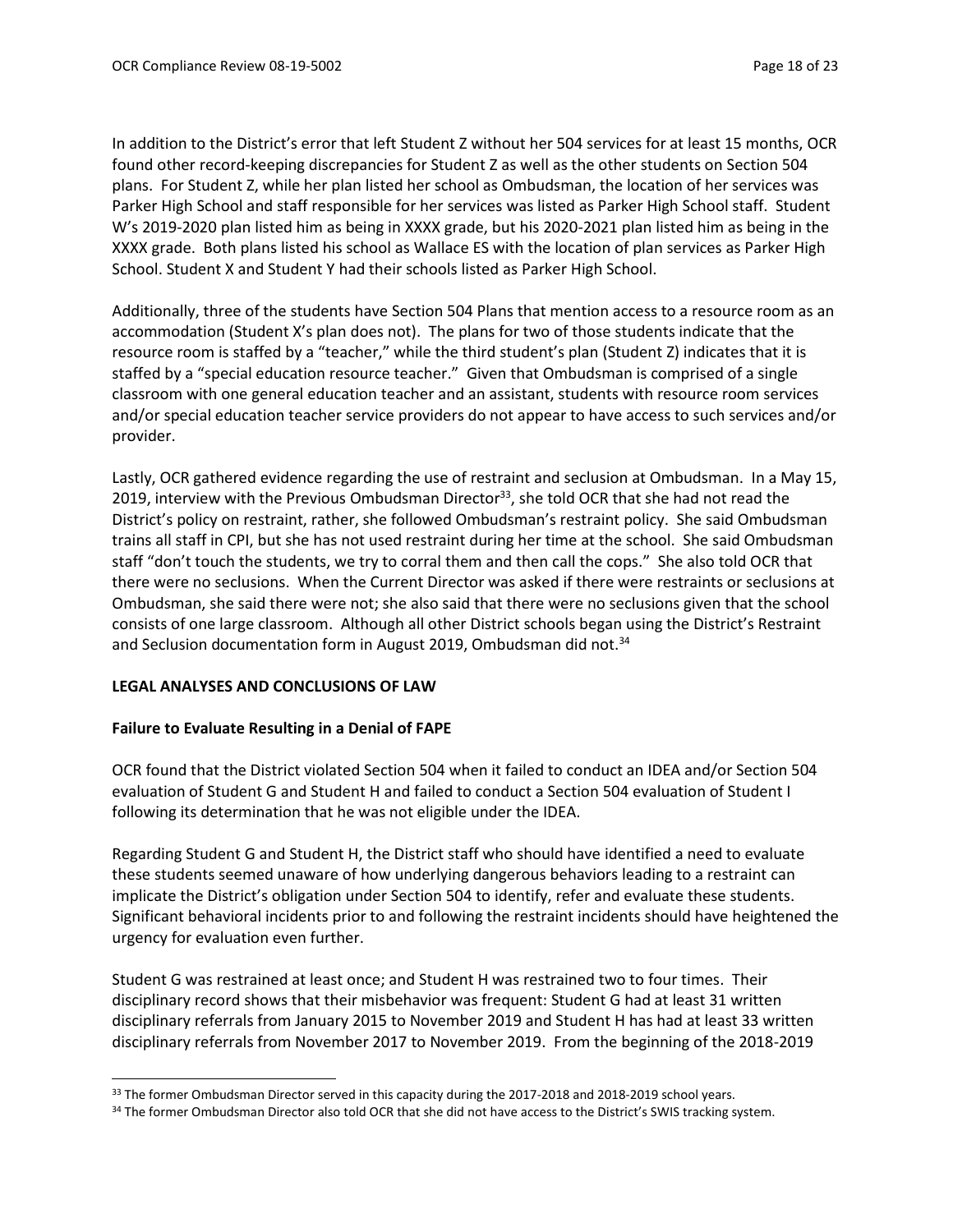school year through November 2019, Student G has had at least eight referrals; and Student H had at least 18 referrals. They missed an extensive amount of educational time: Student G had at least 39 school days of out-of-school suspension (OSS); and Student H had at least 10.5 days of OSS. They were sent to timeout or in-school suspension, sent home early, or otherwise removed from the classroom, countless times. Their behaviors were varied, serious, and atypical. The seriousness of the behavior that led to the restraints and similar behaviors before and after each incident, the frequency of the behavioral management and disciplinary measures mentioned above, and the resulting loss of instructional time that was described by staff, were sufficient to signal a need for evaluation.

Nonetheless, the XXXX explained the reasoning for not evaluating Student G was because she is gifted. However, a student who experiences behavioral challenges in school may have a disability, even if the behavioral challenges are not accompanied by academic challenges. The XXXX also indicated that the cause of Student G's and Student H's misbehaviors was their home lives. The quality of a student's home life is an insufficient reason to not evaluate that student. The fact that a student experienced or is undergoing a traumatic event, does not excuse the school district from its obligation to evaluate that student. The District had reason to suspect a disability and yet Student G and Student H have not been evaluated to determine whether they have a disability and may be eligible for services under Section 504 or the IDEA.

Regarding Student I, OCR found that he was restrained at least twice with the possibility of up to five restraints during the 2017-2018 school year. These incidents leading to restraint occurred within the context of significant other misbehavior and disciplinary consequences including 30.5 days of out-ofschool suspension in that same year. In December 2017, staff initiated an IDEA evaluation. However, when the team concluded that he was not eligible as a student with a disability under the IDEA, it did not proceed with applying the evaluation data to a Section 504 analysis to determine if he was eligible as a student with a disability under Section 504. Subsequent reports of misbehavior and discipline suggest that general education interventions were not sufficient. The District had reason to suspect a disability and yet it never evaluated the student under Section 504, nor did it revisit its 2017 IDEA evaluation determination as the behaviors that precipitated the restraints continued.

The District's failure to conduct an IDEA and/or Section 504 evaluation for Student G and Student H and the failure to conduct a Section 504 evaluation for Student I were violations of Section 504.

Additionally, the District's Restraint and Seclusion Documentation form, implemented on August 16, 2019, raises new concerns for OCR to the extent that it is used for a student not previously identified as a student with a disability. Specifically, there is an absence of the option to refer such a student for a Section 504 or IDEA evaluation.<sup>35</sup>

### **Failure to Re-Evaluate and Revise Resulting in a Denial of FAPE**

Student F was subjected to four physical restraints and after the fourth restraint, Wallace JHS staff scheduled an IEP team meeting, and following a period of unenrollment, promptly reevaluated him and developed a new IEP thereby meeting its obligations under Section 504.

<sup>&</sup>lt;sup>35</sup> Following a third incident and for students not previously identified as having a disability, it appears that the only follow up check box is for a PBIS Tier 3 Behavior Team review meeting.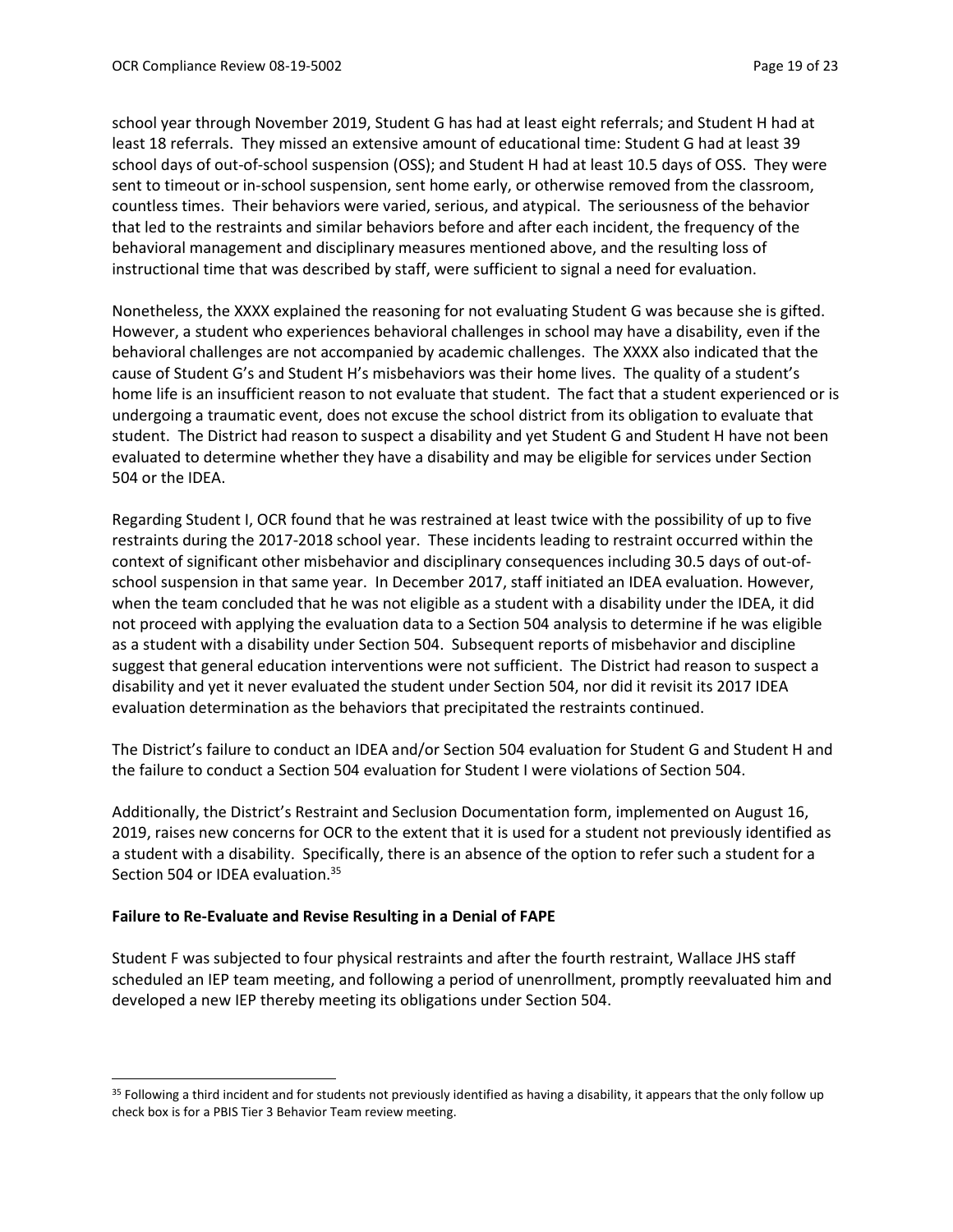In 2018-2019, Student B was physically restrained 25 times in the first 18 school days of the school year and continued to be restrained 3-5 times per week for the remainder of the year. Early in the school year, and without a reevaluation, his IEP team reduced his school day and increased the restrictive nature of his environment – one hour on four days per week after school hours – while repeated restraints continued each week. When the IEP team convened again in October 2018 and May of 2019, there still was no re-evaluation as they continued this restrictive placement, a reduced school day, as well as continued use of restraints. The repeated use of restraint should have suggested to the team that his current array of services may not have been sufficient to provide FAPE and that a reevaluation was necessary to assess whether additional or different services were needed.

In 2018-2019, Student E was restrained at least 60 times. Student E's IEP team met once for an annual review and another time to add extended school year services to address regression. Like with Student B, and despite the volume of restraints that he experienced, his IEP team did not discuss whether he should be reevaluated or initiate a reevaluation.

The records show that Student B and Student E were restrained multiple times each week during the 2018-2019 school year. Yet despite being repeatedly restrained, the District failed to identify the need for, or to conduct a reevaluation of, either student. Therefore, OCR found that the District failed to reevaluate Student B and Student E and revise their IEPs, as necessary, to ensure the provision of FAPE.

Additionally, the District's Restraint and Seclusion Documentation form, implemented on August 16, 2019, raises new concerns for OCR to the extent that it directs staff to convene a meeting after a third restraint or seclusion without considering individualized needs and circumstances that may warrant reconvening of an IEP or 504 team after the first or second incident.

### **Missed Instruction or Services Resulting in a Denial of FAPE**

During the 2018-2019 school year, Student F's restraints occurred: while the class was watching a movie and lasted one minute; two were in the computer lab and lasted less than two minutes; and one occurred at recess for undetermined time. Based on the evidence available to OCR, there is insufficient evidence to indicate that the restraints Student F experienced resulted in missed instruction or services.

In contrast, Student B was restrained three to five times per week throughout the 2018-2019 school year with restraints lasting between one minute and 45 minutes. While OCR was unable to determine the total amount of time he was restrained over the school year due to a lack of record keeping, there was an excessive amount of time when he was restrained and staff responsible for IEP implementation acknowledging a need to make up services. Under such circumstances, it is sufficient to conclude that he missed instruction and services and the District made no efforts to assess and/or offset this loss.

Similarly, Student E was physically restrained at least 60 times during the 2018-2019 school year. Staff responsible for implementing the IEP and conducting the restraints said the restraints lasted between one minute and 15 minutes. While OCR was unable to determine the total amount of time due to a lack of record keeping, the excessive amount of time restrained and the acknowledgement by staff of a need to make up services is sufficient to conclude that he missed instruction and services. As with Student B, the District made no efforts to assess and/or offset this loss for Student E.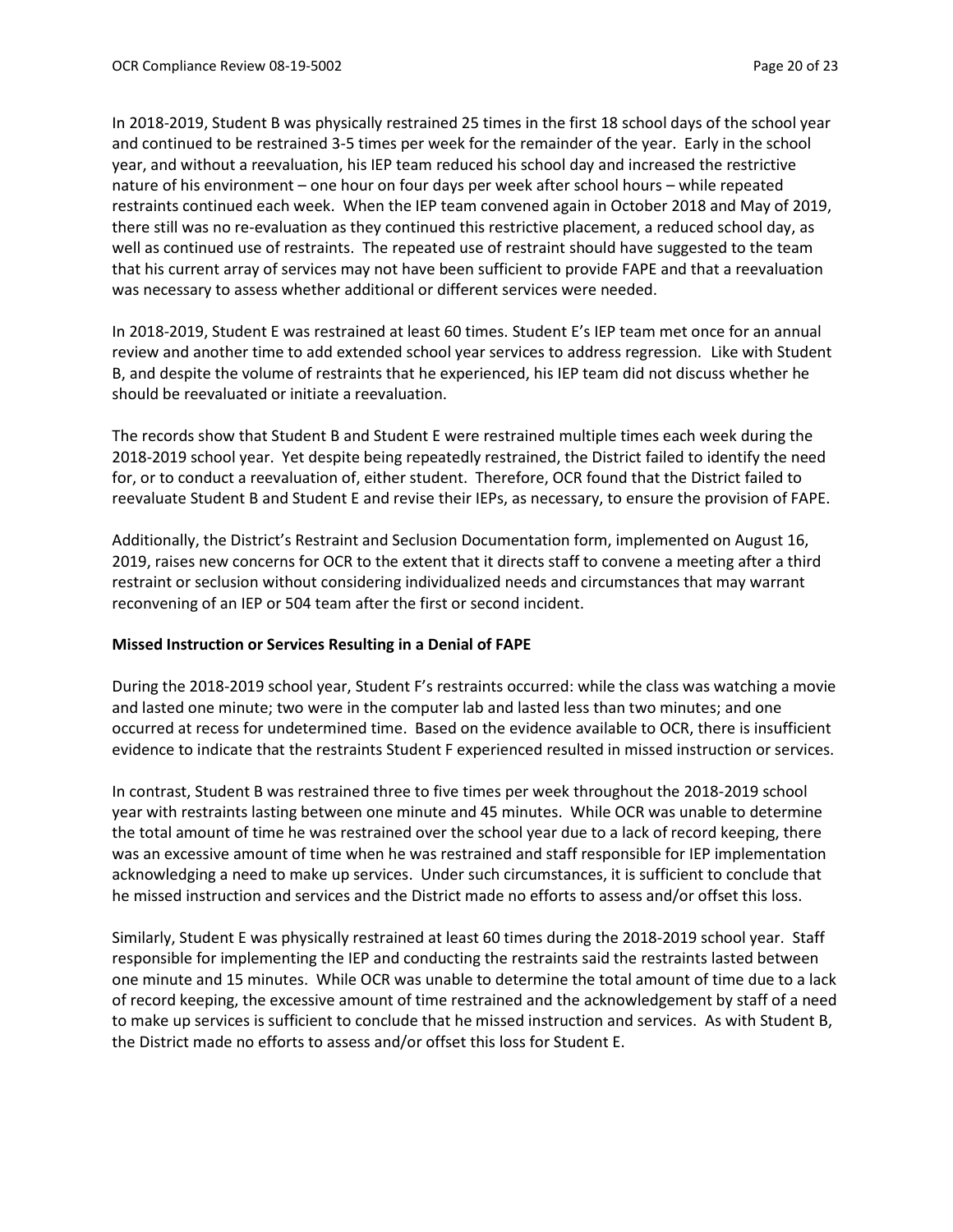Given the volume of restraints of Student B and Student E and the failure of the District to convene IEP meetings to review the missed services and determine whether compensatory services were needed, OCR has concerns that both Student B and Student E may have been denied FAPE.

### **Mechanical Restraints**

District staff disputed the reported incidents of mechanical restraints and consistently pointed to child walking harnesses with leashes as the only form of mechanical restraint utilized in the District even though that would not meet the CRDC definition. Except for one IEP that addressed harnesses, OCR cannot confirm whether or not mechanical restraints occurred and if yes, whether students were denied a FAPE due to a lack of recordkeeping. OCR has a compliance concern that the District may have used mechanical restraint in a manner that resulted in students with disabilities being denied a FAPE during the 2017-2018 and 2018-2019 school years.

### **Seclusions**

Although district policy defines seclusion consistent with the Department's definition, there appears to be a widespread misunderstanding of actions categorized as seclusion. District staff disputed the reported seclusions by stating that the door to the room was always open and students were never left alone but the District provided no evidence about any of the eight reported seclusion incidents to back up their assertions in these specific instances.

Furthermore, even if the use of a separate room did not constitute seclusion, the lack of recordkeeping did not allow OCR to determine how much time the students spent in the separate room, what instruction and/or services they missed, and whether they may require compensatory services. OCR finds a compliance concern with regard to the District's practice of removing students from their regular classroom without sufficiently documenting or tracking how or if it provided these students their special education and related services. Regarding incidents that meet the definition of seclusion, given the lack of record keeping, OCR cannot confirm whether any students were secluded.

## **District's Obligation to Provide FAPE at Ombudsman School**

The Former Director informed OCR, and the Current Director confirmed, that until the 2018-2019 school year, it was the District's practice to ask parents with students wishing to enroll at Ombudsman to waive their right for their students to receive special education and/or related services. School districts may not require parents of students with disabilities to waive any rights afforded to students with disabilities under Section 504, including their child's right to receive regular or special education and related aids and services. To require such a waiver might violate the right of students with disabilities to FAPE under Section 504. Although the Current Director informed OCR that there are not any currently-enrolled students who were subject to this past practice, there were students who have subsequently moved on from the District. OCR did not have access to the files for previously enrolled students. Based on the statements by the two administrators confirming the past practice and the absence of students with disabilities reported at Ombudsman in earlier years, OCR finds this past practice raises a compliance concern.

Turning to current practices, OCR found that once the District started to enroll students on IEPs or 504 plans at Ombudsman, it failed to establish a reliable system to ensure students were receiving a FAPE.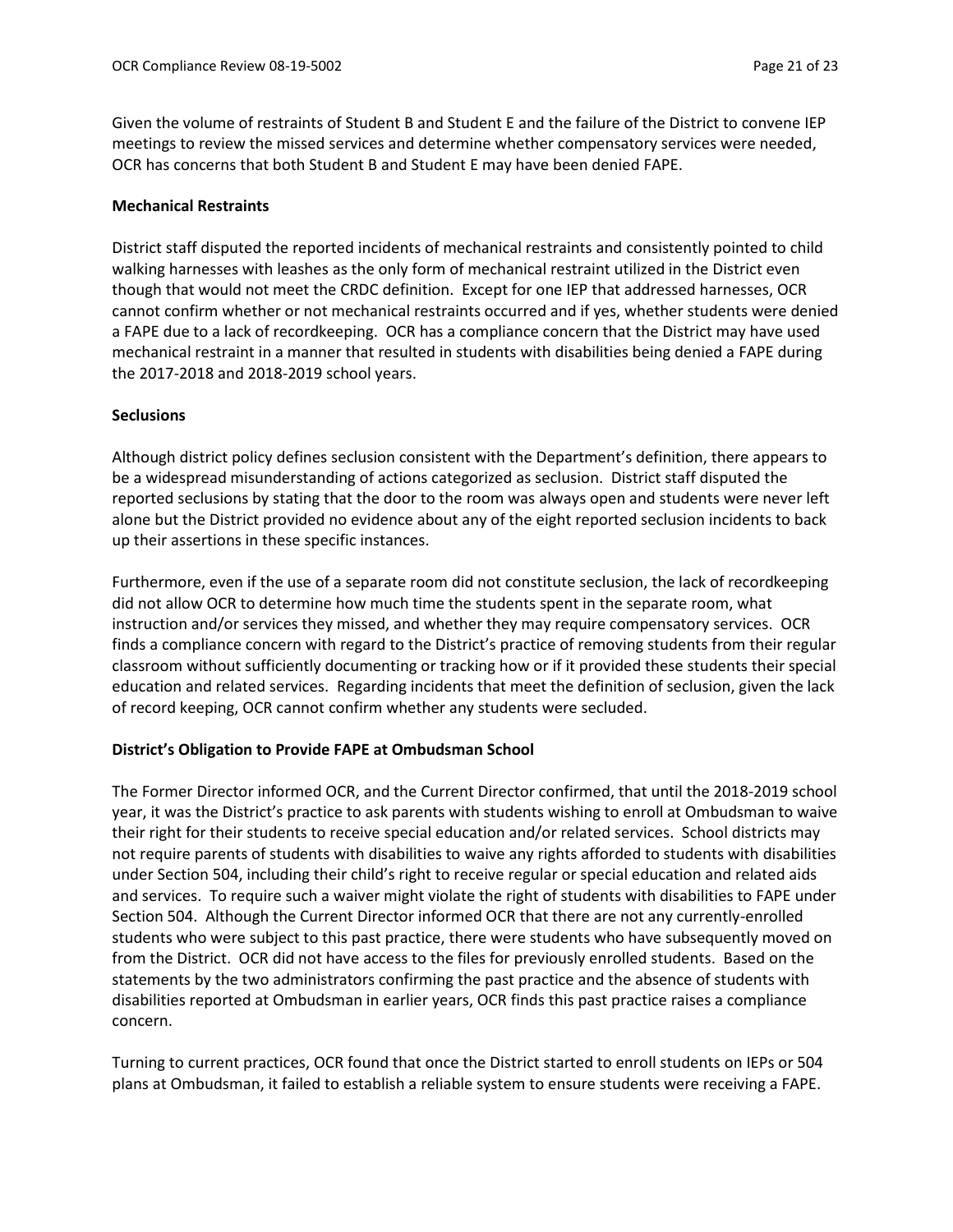In particular, the District failed to reevaluate students who were placed at Ombudsman prior to a significant change in placement as required by Section 504 at 34 CFR 104.35. Further, placement decisions were of similar frequency, duration and location calling into question whether decisions were individualized. Special education services were not delivered by a certified special education teacher, relying instead on the Ombudsman general education teacher to provide the students' special education services. Based on the evidence gathered to date, OCR finds a compliance concern regarding the provision of FAPE of students on IEPs or 504 plans at Ombudsman.

Regarding Student Z, there were additional lapses that go beyond a compliance concern and result in a violation. When Student Z returned to the District in XXXX, and although she was previously on a 504 plan, the District failed to reinstate her on a Section 504 plan and provide services. <sup>36</sup> In April 2021, the Current Director told OCR that the District scheduled a Section 504 team meeting to review Student Z's plan and recommence services for her.

Last, OCR has a compliance concern regarding the failure to keep accurate records for all students on IEPs or Section 504 plans at Ombudsman. A failure to keep accurate records of the location and provision of Section 504 services could impact a parent's or student's rights to be provided with notice of services, an opportunity to examine relevant records, and a review procedure, as required by the Section 504 regulations.

### **Conclusion**

District leadership acknowledged the issues identified by OCR with respect to its Section 504 obligation to evaluate, to reevaluate, to address missed instruction resulting from restraints or seclusions, to provide FAPE at all its programs and schools and to address deficits in training and recordkeeping and is committed to addressing these issues in a timely manner and expressed an eagerness to work on ensuring the issues are resolved. The District has indicated it is willing to receive technical assistance from OCR and the Office of Special Education and Rehabilitative Services (OSERS).

To resolve the issues identified in this compliance review, the District agreed to the attached Resolution Agreement ("Agreement"). When the Agreement is fully implemented, all review issues will be resolved consistent with the requirements of Section 504, Title II, and their implementing regulations. A failure to implement the Agreement according to its terms would require us to re-open the review for further proceedings.

This concludes OCR's investigation of the compliance review and should not be interpreted to address the District's compliance with any other regulatory provision or to address any issues other than those addressed in this letter.

This letter sets forth OCR's determination in an OCR compliance review. This letter is not a formal statement of OCR policy, and it should not be relied upon, cited, or construed as such. OCR's formal policy statements are approved by a duly authorized OCR official and made available to the public.

Please be advised that the District may not harass, coerce, intimidate, or discriminate against any individual because he or she has participated in a compliance review. If this happens, the individual may file a complaint with OCR alleging retaliation.

<sup>&</sup>lt;sup>36</sup> Depending on the nature of her absence for the beginning of the school year, a reevaluation may have also been warranted.